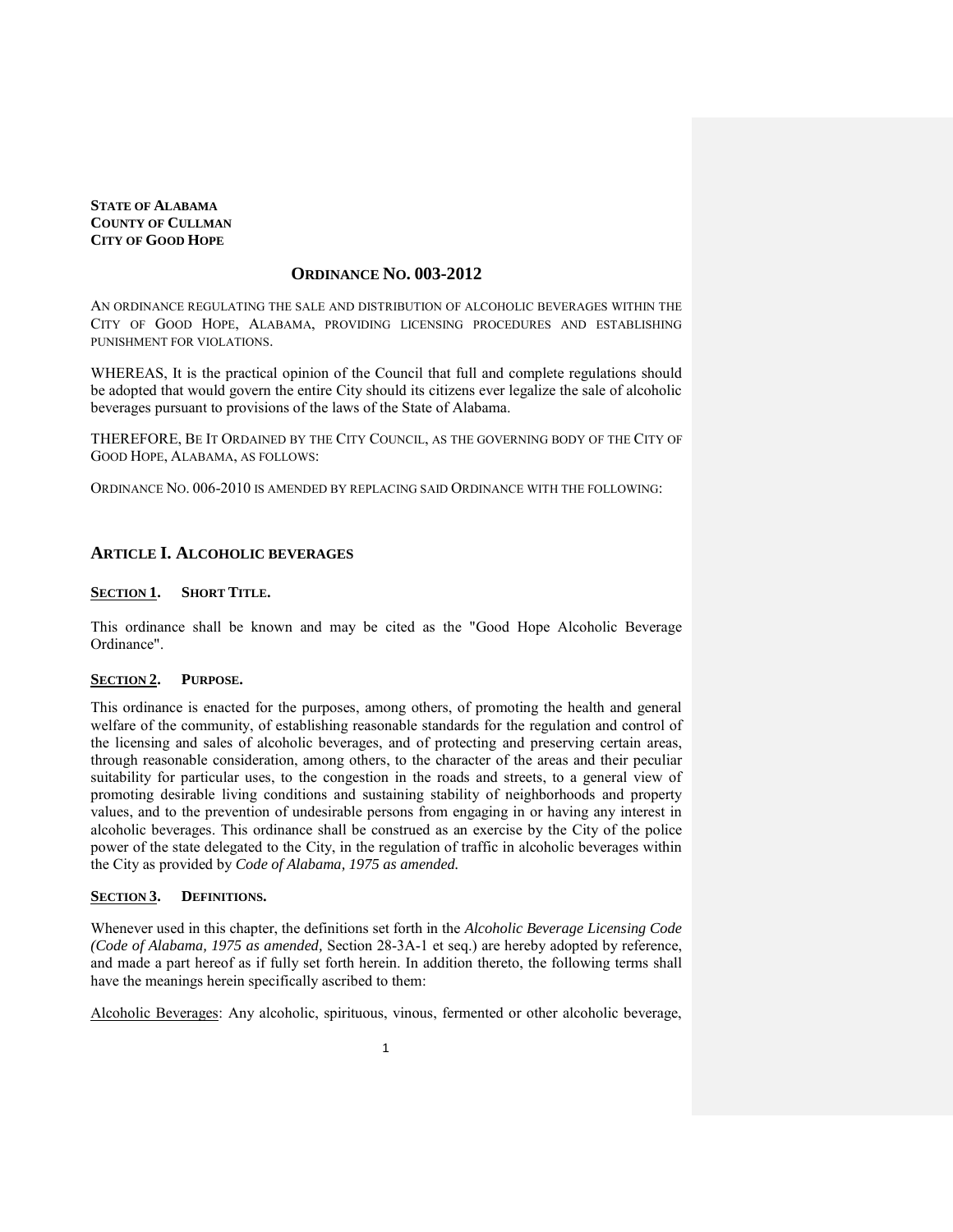or combination of liquors and mixed liquor, a part of which is spirituous, vinous, fermented or otherwise alcoholic, and all drinks or drinkable liquids, preparations or mixtures intended for beverage purposes, which contain one-half of one percent or more of alcohol by volume, and shall include liquor, beer, and wine, both fortified and table wine.

Association: A partnership, limited partnership, limited liability company (LLC), or any form of unincorporated enterprise.

Bartender/server: An employee of a retail alcoholic beverage licensee who is directly involved with the opening, mixing, dispensing, serving, or final sale of alcoholic beverages to a customer of the licensed establishment.

Beer, or Malt or Brewed Beverages: Any beer, lager beer, ale, porter, malt or brewed beverage, or similar fermented malt liquor containing one-half of one (0.5) percent or more of alcohol by volume and not in excess of five (5) percent alcohol by weight and six (6) percent by volume, by whatever name the same may be called.

ABC Board: The Alabama Alcoholic Beverage Control Board.

Business Owner: A person or persons issued a privilege license by the City of Good Hope to conduct routine business.

Carton: The package or container or containers in which alcoholic beverages are originally packaged for shipment to market by the manufacturer or its designated representatives or the importer.

Child Development Facility: Any child development program or club that promotes extended educational services that is private, church-run, or funded partially or completely by federal, state, or local government revenue, (i.e. Head Start programs, Boys & Girls Clubs, etc.) provided that said facility is duly licensed by the City of Good Hope or certified by the State of Alabama.

Church: Church shall mean an entire house or structure set apart primarily for use for purposes of public worship, and whose sanctuary is tax exempt under the laws of this state, and in which religious services are held and with which a clergyman is associated, and the entire structure is kept for that use and not put to any other use inconsistent therewith.

Club: A corporation or association organized or formed in good faith or authority of law and otherwise meeting the requirements of state law and further having a premises which meets the following additional requirements:

(1) A space for at least one thousand (1,000) square feet on one (1) floor in one (1) room equipped with tables and chairs to accommodate seating of at least fifty (50) persons at one (1) time.

(2) A minimum of one and one-half  $(1 \frac{1}{2})$  off-street paved and lined parking space for each one hundred (100) square feet of licensed area, provided that this requirement shall be in addition to the parking requirements for any other uses in the same building.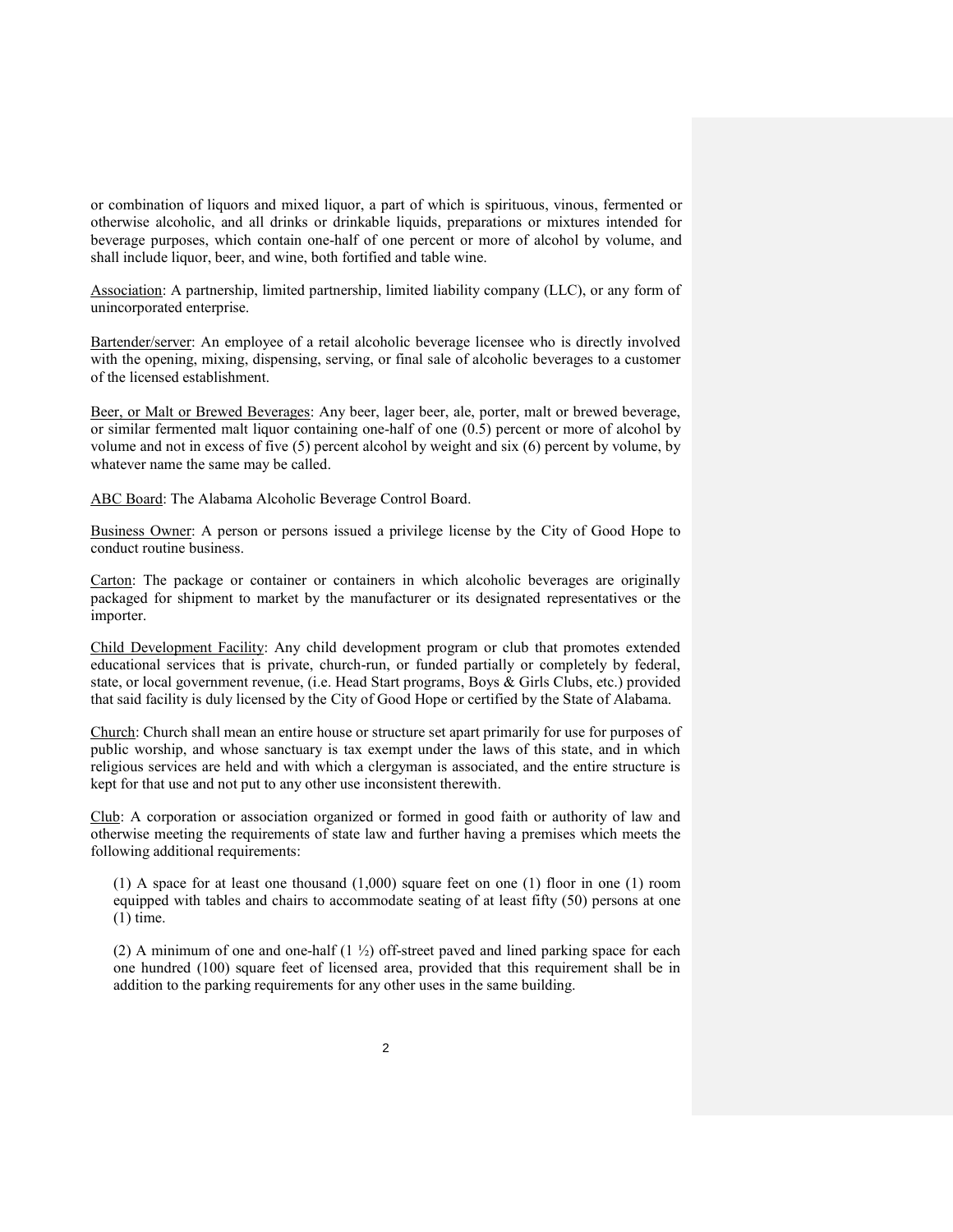(3) A premises licensed for a club (class I or II), shall not be eligible for any other license.

Such establishment shall otherwise meet the minimum requirements of the Alabama Alcoholic Beverage Control Board for a club, class I or class II as defined as follows:

(1) Class I: A corporation or association organized or formed in good faith by authority of law and which must have at least one hundred fifty (150) paid-up members. It must be the owner, lessee, or occupant of an establishment operated solely for the objects of a national, social, patriotic, political or athletic nature or the like, but not for pecuniary gain, and the property as well as the advantages of which, belong to all the members and which maintains an establishment provided with special space and accommodations where, in consideration of payment, food with or without lodging is habitually served. The club shall hold regular meetings, continue it business through officers regularly elected, admit members by written application, investigation and ballot and charge and collect dues from elected members.

(2) Class II: A corporation or association organized or formed in good faith by authority of law and which must have at least one hundred (100) paid-up members. It must be the owner, lessee or occupant of an establishment operated solely for the objects of a national, social, patriotic, political or athletic nature or the like. The club shall hold regular meetings, continue it business through officers regularly elected, admit members by written application, investigation and ballot and charge and collect dues from elected members.

Committee/City of Good Hope Alcohol License Review Committee: The City Clerk, or designated representative; the Mayor or designated representative; the Chairman of the Planning Commission, or designated representative; and two (2) City of Good Hope residents designated by the City Council.

Container: The single bottle, can, keg, bag or other receptacle, in which alcoholic beverages are originally packaged for the market by the manufacturer or importer, and from which the alcoholic beverage is consumed by or dispensed to the public.

Convenience Store: Establishment that sells convenience items, snacks, grocery items, gasoline, and/or other motor fuels. A convenience store shall not be considered a package store if no more than twenty-five percent (25%) of the floor space, excluding coolers and dry storage area, is dedicated to the public display of alcoholic beverages.

Distributor: Any person transporting alcoholic beverage in the City for such person's own retail use or for delivery to a retailer whether or not the same be owned by such person.

Engaged in business: A person shall be deemed engaged in business within the corporate limits if that person has a fixed place of business within the corporate limits, or is, pursuant to agreement of sale, expressed or implied, that person delivers any alcoholic beverage, beer or wine within the corporate limits, or if that person performs, within the corporate limits, any act authorized to be done only by the holder of any license issued by the ABC Board.

Fixed place of business: Any place where any alcoholic beverage, wine or beer is kept or stored for sale or delivery.

Golf course: A tract of land of at least seventy-five (75) acres laid out for at least eighteen (18)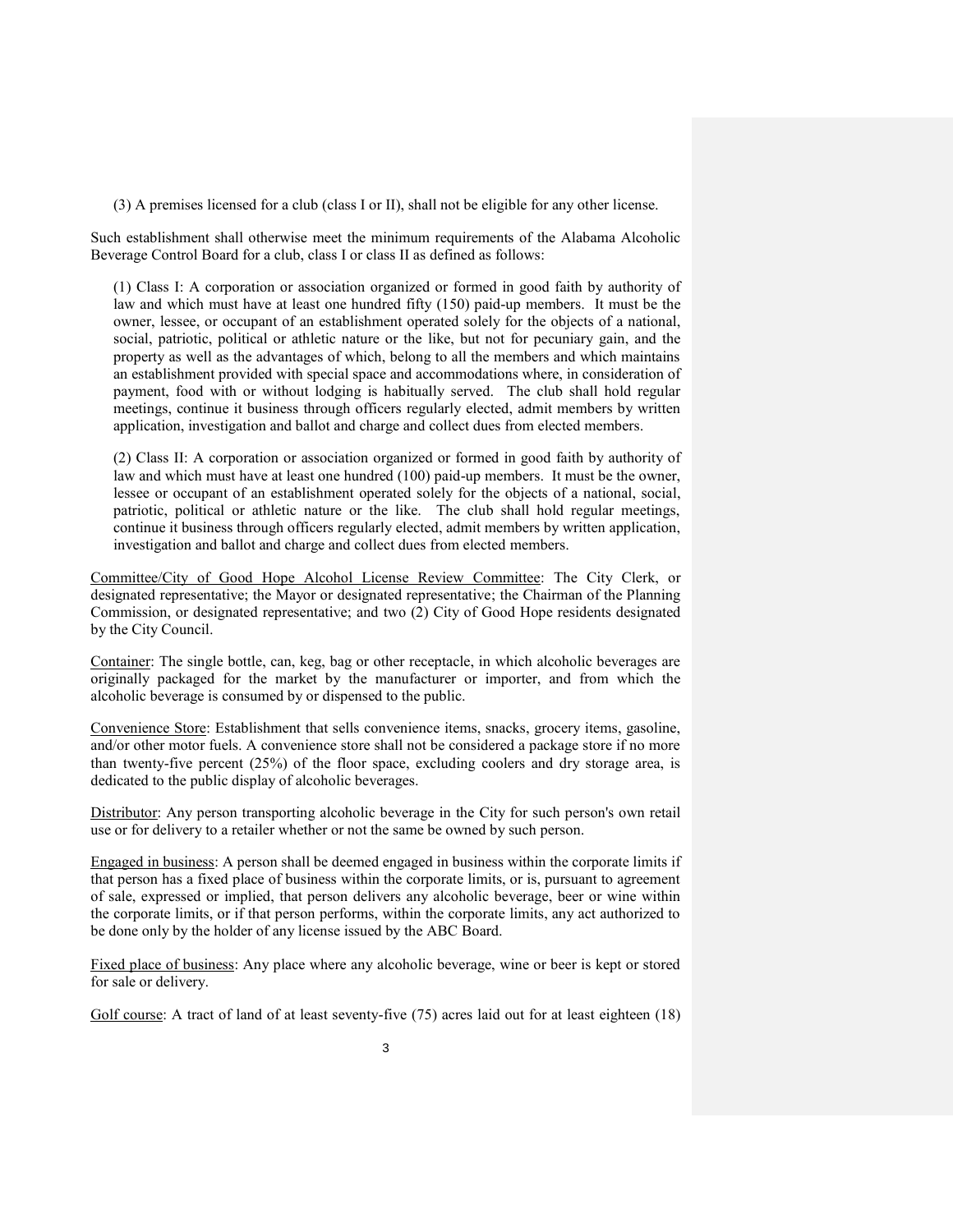holes for playing the game of golf and improved with tees, greens, fairways, and hazards which is currently in use and operating as such which must have sales of at least three hundred (300) rounds of golf per month. A miniature golf facility, where all holes are separated by barriers and the only clubs used on the course are putters, is not a golf course.

Grocery Store: A retail establishment whose primary function is the sale of packaged or unprepared food and grocery items for consumption off the premises and whose annual gross sales of alcoholic beverages do not exceed ten percent (10%) of its total gross sales and whose floor space is at least ten thousand (10,000) sq. ft.

License: A retail alcoholic beverage license or any other license issued by the Alabama Alcoholic Beverage Control Board, after consent and approval of the City Council.

Licensee: Any person licensed by the City Council for the privilege of engaging in a business involved in the sale of alcohol.

Liquor: Any alcoholic, spirituous, vinous, fermented, or other alcoholic beverage, or combination of liquors and mixed liquor, a part of which is spirituous, fermented, vinous or otherwise alcoholic, and all drinks or drinkable liquids, preparations or mixtures intended for beverage purposes, which contain one-half of on (0.5) percent or more of alcohol by volume, except beer and table wine.

Lounge: Any place or premises operated by a responsible person of good reputation in which liquor or wine is offered for sale or consumption and which meets the following additional requirements:

 $(1)$  A space of at least one thousand  $(1,000)$  square feet on one  $(1)$  floor in one  $(1)$  room, such area to be equipped with tables and chairs to accommodate seating of at least fifty (50) persons at one time.

(2) A minimum of one and one-half  $(1 \frac{1}{2})$  off-street paved and lined parking spaces for each one hundred (100) square feet of lounge area, provided that this requirement shall be in addition to the parking requirements for any other uses in the same building.

(3) Such establishment shall otherwise meet the minimum requirements of the Alabama Alcoholic Beverage Control Board for an on premises lounge retail liquor license.

Manager: An employee of a retail alcoholic beverage licensee who is given the responsibility and authority by the licensee to direct the operation of the licensed establishment, either solely or in conjunction with other similarly designated employees, by directing the activities of other employees of the licensed establishment. Such direction could include, but not be limited to, such responsibilities as assignment of employee tasks, scheduling of employee hours, evaluation of employee performance, and employee hiring, training or discipline.

Meal: A diversified selection of food some of which is not capable of being consumed in the absence of at least some articles of tableware and which cannot be conveniently consumed while one is standing or walking about.

Minor: Any person under twenty-one (21) years of age; provided, however in the event Section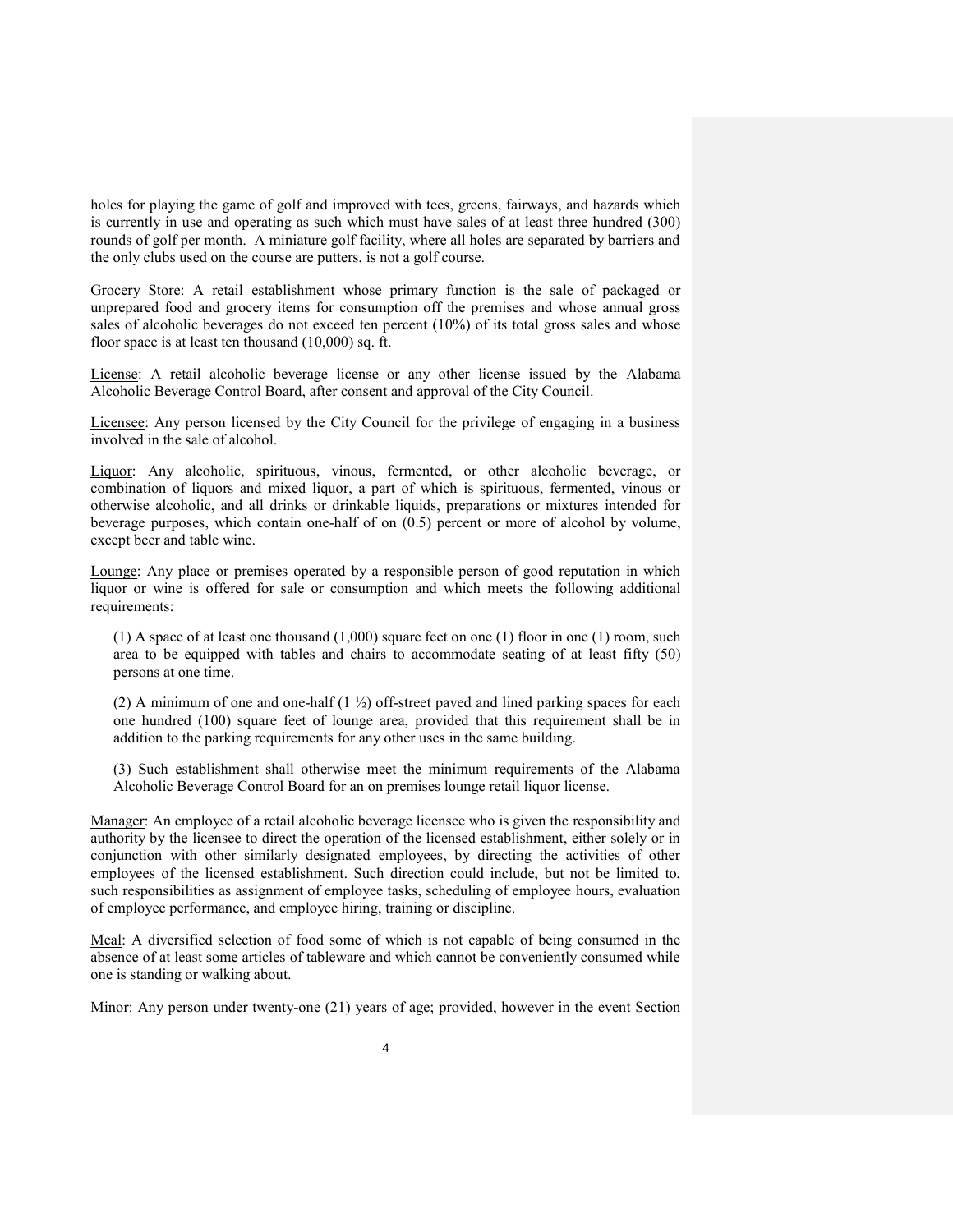28-1-5 et seq. of the *Code of Alabama 1975*, shall be repealed or otherwise shall be no longer in effect, thereafter the provisions of Section 26-1-1 et seq. of the *Code of Alabama 1975*, shall govern.

Opened container: A container containing alcoholic beverages, which has been opened or unsealed subsequent to filling and sealing by the manufacturer or importer.

Person: A natural person, association of natural persons, partnership, corporation or other legal entity. Whenever used in a provision prescribing a fine or imprisonment, the term "person" shall mean the partners, members, directors or officers of any partnership, association, corporation or other legal entity.

Person in charge (PIC): A person or persons, whether owner, partner, officer, or employee of the alcoholic beverage licensee, who is designated by the licensee as a responsible party for the licensee in ensuring compliance with the law and regulations of the *Code of Alabama,* Alabama Alcoholic Beverage Control Board, and the Ordinances of Good Hope as apply to the operation of a business having retail sales of alcoholic beverages.

Privilege License: A privilege license issued by the City of Good Hope to a person or persons to conduct routine business.

Public Place: Any place or gathering which the public generally attends or is admitted to either by invitation, common consent or right, or by payment of an admission or other charge, and without limiting the foregoing, shall include any streets, alleys, sidewalks, public easements, or right-of-ways, parking lots designed for use by the general public, public buildings, buildings which are open to the public including but limited to school buildings or grounds, parks and libraries, places where school related and recreational games or contests are held, any theater, auditorium, show, skating rink, dance hall or other place of amusement or any club, provided that such term shall not mean or include premises which have been duly licensed under the ordinances of the City and the laws of the state for sale or consumption of such beverages and provided that no private gathering is included within the meaning of public place with respect to the owners or occupants of such premises or place or to any persons specifically invited therein: provided, that such term shall not mean or include premises which have been duly licensed by the City for sale thereon of alcoholic beverages.

Residence: A building or portion thereof which is arranged, designed, used, or intended to be used for residential occupancy by one or more persons.

Restaurant, Class I: A reputable place licensed as a restaurant, operated by a responsible person of good reputation, in which a diversified selection of food, refreshments and alcoholic beverages are offered for sale for consumption within the building in which the establishment is located, and which meets the following additional requirements:

(1) A dining space containing one thousand (1,000) square feet or more on one floor in one room shall have a mandatory Class I designation.

(2) The dining room shall be equipped with tables and chairs accommodating at least fifty (50) persons at one (1) time and adequately air conditioned and heated as appropriate.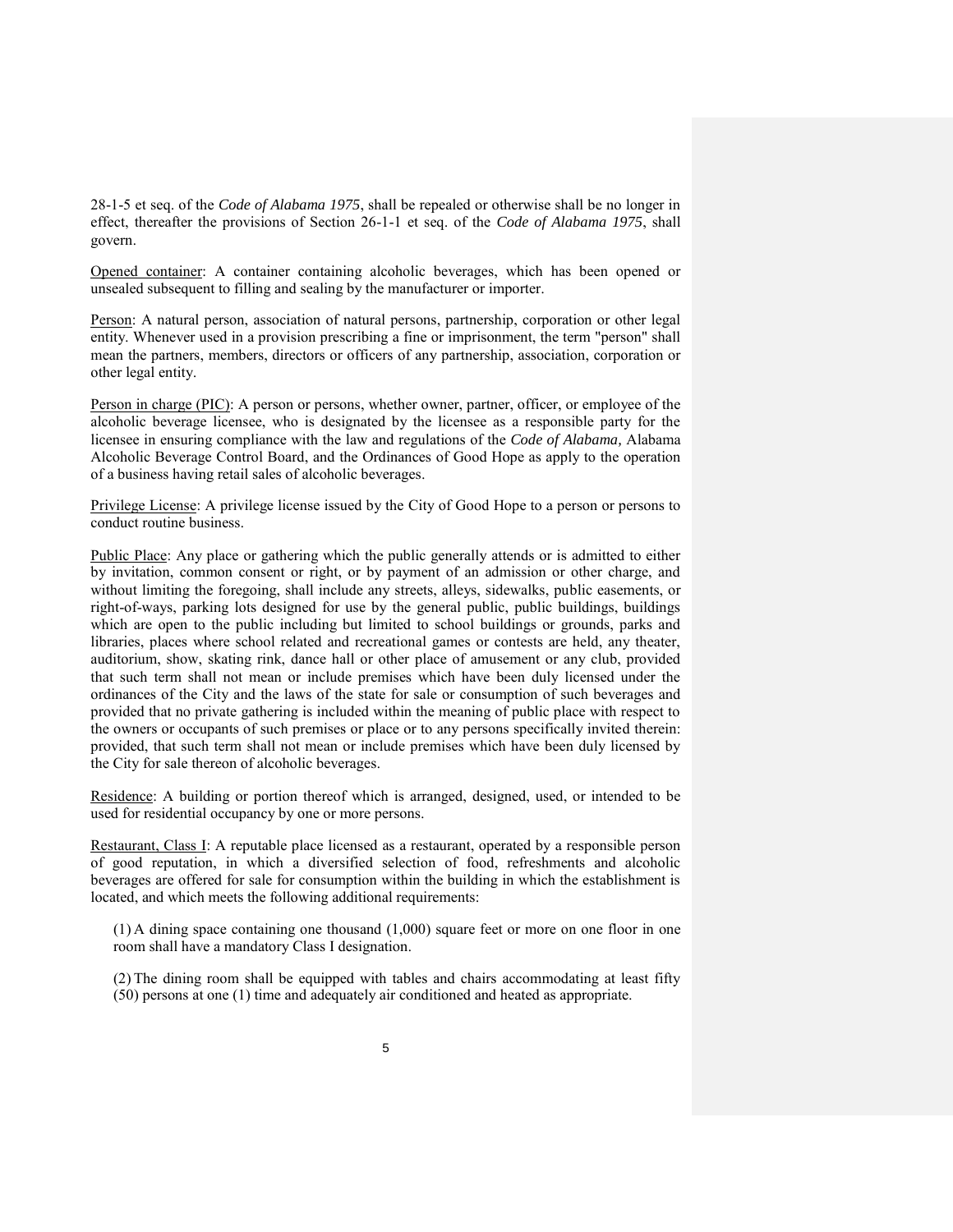(3) All spaces of a Class I restaurant must comply with the adopted building code occupancy requirements.

(4) A kitchen separate and apart from said dining area, but adjoining the same, in which food is prepared for consumption by the public and which the food or meals served in said dining area are prepared.

(5) At least two (2) meals per day shall be served at least five (5) days a week, with the exception of holidays, vacations and periods for redecorating.

(6) A minimum of one and one-half  $(1 \frac{1}{2})$  off-street paved and lined parking spaces for each one hundred (100) square feet of dining area, provided that this requirement shall be in addition to the parking requirements for any other uses in the same building.

(7) Such place shall meet the minimum requirements for an Alabama Alcoholic Beverage Control Board on-premises license.

(8) The serving of food or meals shall constitute the principal business of such establishment, with the serving of liquor, malt or brewed beverages, wines or other alcoholic beverages being only an incidental part of the business. During any ninety-day period, the gross receipts from the serving of meals and food shall constitute at least sixty percent (60%) of the total gross receipts of the business. The licensee of such establishment shall maintain separate cash register receipts, one (1) for food and one (1) for liquor, malt or brewed beverages, wine or other alcoholic beverages. In addition, the licensee for such establishment shall maintain all invoices for the purchases of food and all types of alcoholic beverages and shall preserve such records for not less than three (3) years. All such records shall be available for inspection and audit at the licensee's premises within the City during regular business hours as the City Clerk, or duly authorized representative, may request.

Restaurant, Class II: A reputable place licensed as a restaurant, operated by a responsible person of good reputation, in which a diversified selection of food, refreshments and alcoholic beverages are offered for sale for consumption within the building in which the establishment is located, and which meets the following requirements:

(1) A dining space of less than one thousand (1,000) square feet on one floor in one room.

(2) Said dining room shall be equipped with tables and chairs accommodating a number of persons meeting with all the adopted building code occupancy requirements.

(3) The dining space shall be adequately air conditioned and heated as appropriate.

(4) A kitchen separate and apart from said dining area, but adjoining the same, in which food is prepared for consumption by the public and in which the food or meals served in said dining area are prepared.

(5) At least one (1) meal per day shall be served for each day open.

(6) A minimum of one and one-half  $(1 \frac{1}{2})$  off-street paved and lined parking spaces for each one hundred (100) square feet of dining area, provided that this requirement shall be in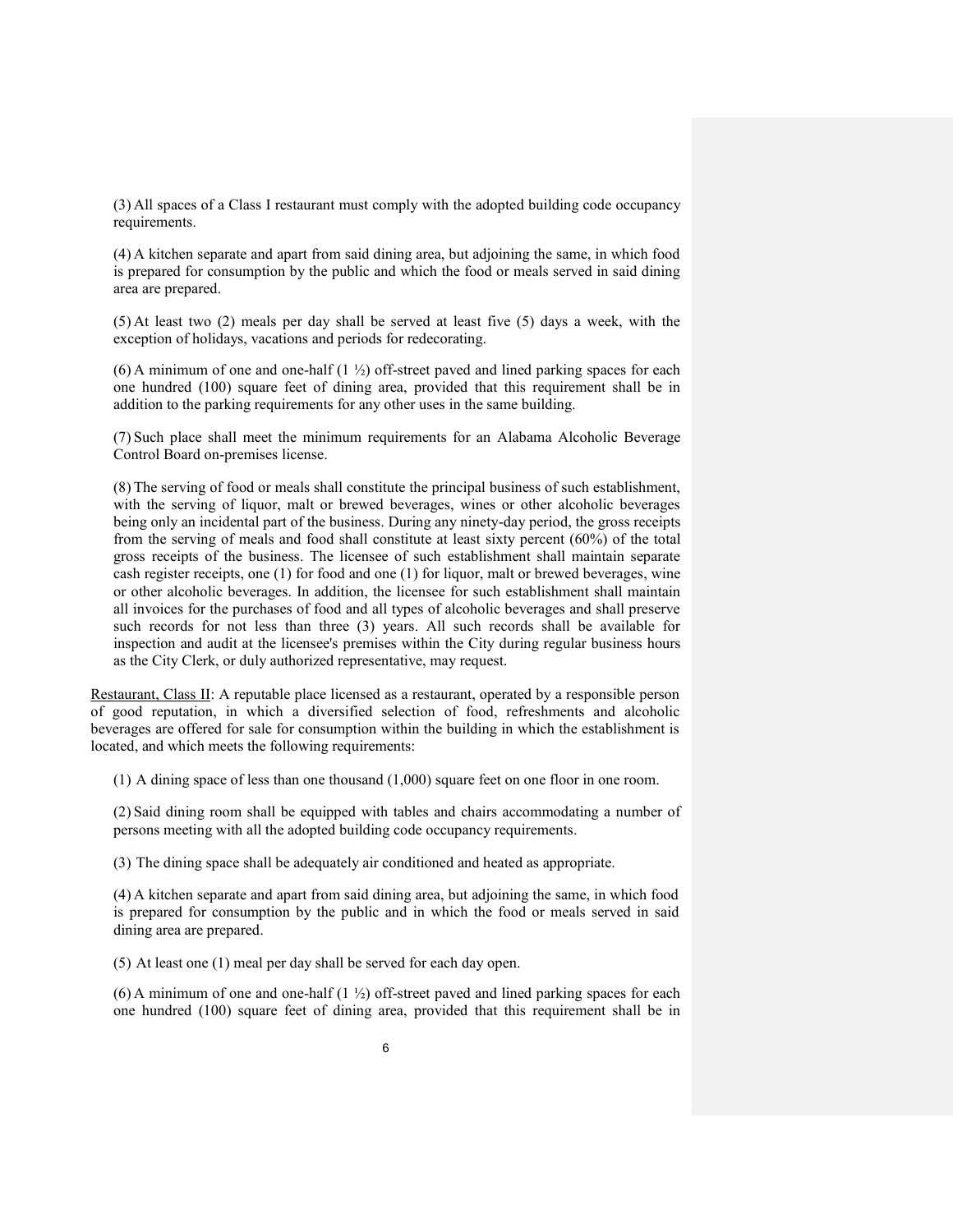addition to the parking requirements for any other uses in the same building.

(7) Such place shall meet the minimum requirements for an Alabama Alcoholic Beverage Control Board on-premises license.

(8) The serving of food or meals shall constitute the principal business of such establishments, with the serving of liquor, malted or brewed beverages, wines or other alcoholic beverages being only an incidental part of the business. During any ninety-day period, the gross receipts from the serving of meals and food shall constitute at least sixty percent (60%) of the total gross receipts of the business. The licensee of such establishment shall maintain separate cash register receipts, one for food and one for liquor, malt or brewed beverages, wine or other alcoholic beverages. In addition, the licensee for such establishment shall maintain all invoices for the purchases of food and all types of alcoholic beverages and shall preserve such records for not less than three (3) years. All such records shall be available for inspection and audit at the licensee's premises within the City during regular business hours as the City Clerk or duly authorized representative, may request. Examples, without limitation, of a Class II Restaurant are as follows:

(a) A place of business meeting all other required criteria which may not be open for all meals of each day.

(b) A place of business meeting all other required criteria which may not be open five (5) days a week.

(c) Delicatessen, dinner theaters, cafe's, eateries, bistros and similar small establishments.

(d) A place of business meeting all other required criteria but also presenting a minimum of eighteen (18) hole golf course, public or private, who may also sell food and alcoholic beverages on the golf course, with the following exceptions:

1. No minimum meal per day requirement,

2. Food sales in any 90 day period must equal thirty percent (30%) of gross revenue of food and beverage operation.

Sale or sell: Any transfer of any alcoholic beverage for a consideration and any gift in connection with, or as a part of, a transfer of property other than an alcoholic beverage as a consideration.

School: A state accredited public or private elementary, intermediate, middle, junior high or senior high school.

Table Wine: Any wine containing not more than fourteen and nine-tenths (14.9) percent alcohol by volume. Table wine is not liquor, spirituous or vinous.

City Alcohol License Fee: A fee charged by the City of Good Hope to a person or persons that has been granted approval by the Alabama Alcoholic Beverage Board for the privilege of selling alcoholic beverages within the City limits of Good Hope as herein enumerated and defined.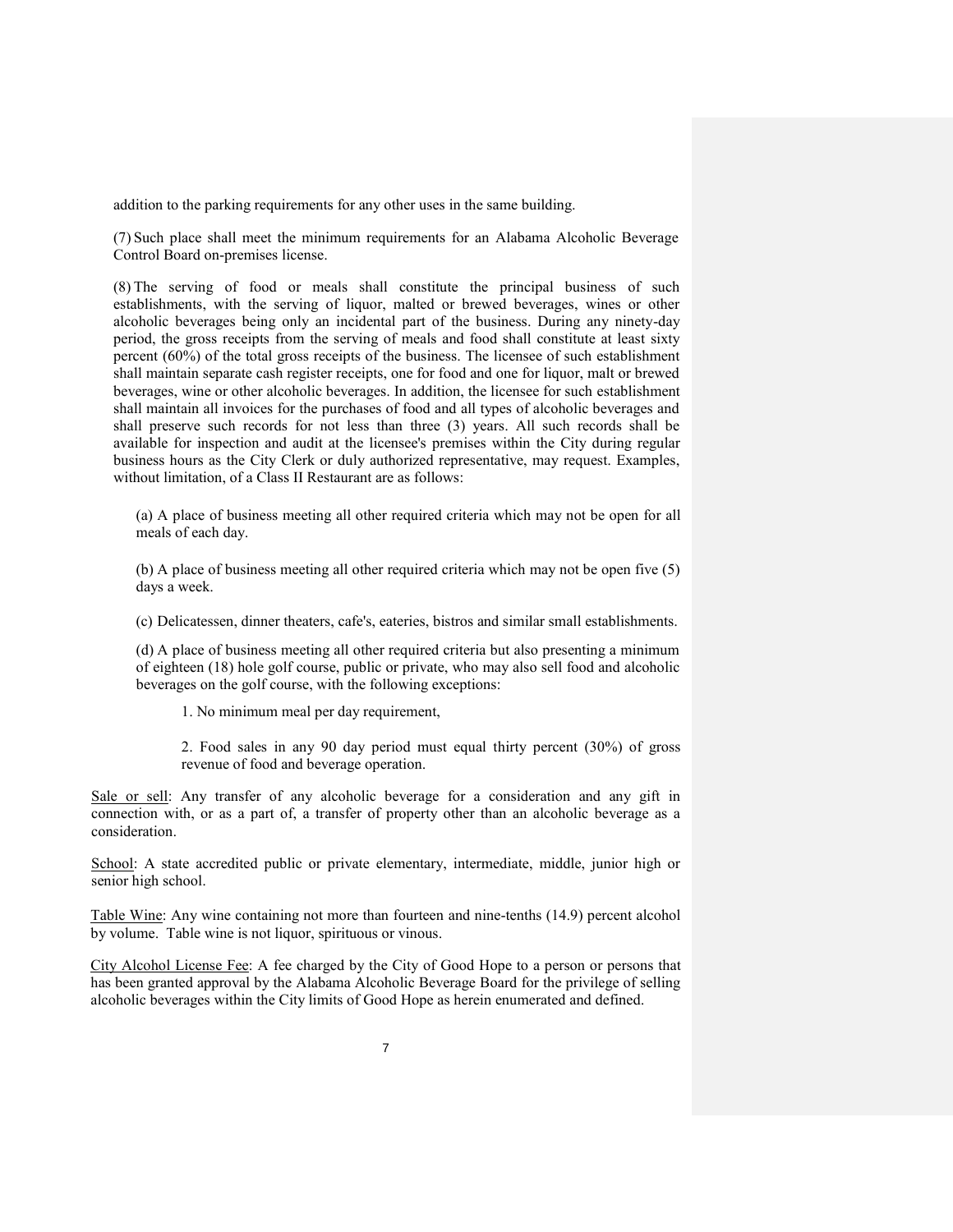Unopened container: A container containing alcoholic beverages, which has not been opened or unsealed subsequent to filling and sealing by the manufacturer or importer.

Wholesaler or distributor: Any person licensed by the ABC Board to engage in the sale and distribution of table wine and beer, or either of them, within this state, at wholesale only, to be sold by export or to retail licensees or other wholesale licensees or others within this state lawfully authorized to sell table wine and beer, or either of them, for the purpose of resale only.

Wine: All beverages made from the fermentation of fruits, berries, or grapes, with or without added spirits, and produced in accordance with the laws and regulations of the United States, containing not more than twenty-four (24) percent alcohol by volume, and shall include all sparkling wines, carbonated wines, special natural wines, rectified wines, vermouths, vinous beverages, vinous liquors, and like products, including restored or un-restored pure condensed juice.

#### **SECTION 4. LOCATION OF PREMISES; ZONING DISTRICTS; NEAR CHURCH OR SCHOOL.**

(1) City licensed premises shall be located only within the following zoning districts, and in accordance with other applicable provisions of City zoning ordinances:

- B-1 (Neighborhood Shopping District)
- B-2 (General Business District)
- B-3 (Volume business District)
- CBD (Central Business District)

(2) Subject to exceptions contained in this section, no facility or property shall be authorized for on-premises sale or off-premises sale of alcoholic beverages where the building in which the premises are located is less than twelve hundred (1,200) feet from any building in which there is a church, public or private elementary, intermediate, middle or junior high, high school or child development facility. The aforesaid distance restrictions shall not apply in the following enumerated cases:

- (a) Where the licensed premises are separated from the church or school by a street or highway having four (4) or more traffic lanes and the minimum distance between the licensed premises and the church or school building is at least five hundred (500) feet.
- (b) Where the church or school was established after the licensed premises began operation and said operation has not been abandoned or discontinued for a period of twelve (12) months the above restrictions do not apply.
- (c) Where the City licensed premise is a grocery store as defined herein.

(d) Where the City licensed premise is authorized for only for on-premises sale of alcoholic beverages, the minimum distance between the licensed premises and a church is six hundred fifty  $(650)$  feet.

(3) When measuring from a church or school, the closest point on the exterior wall of the building occupied by the church or school shall constitute the beginning point for measurement.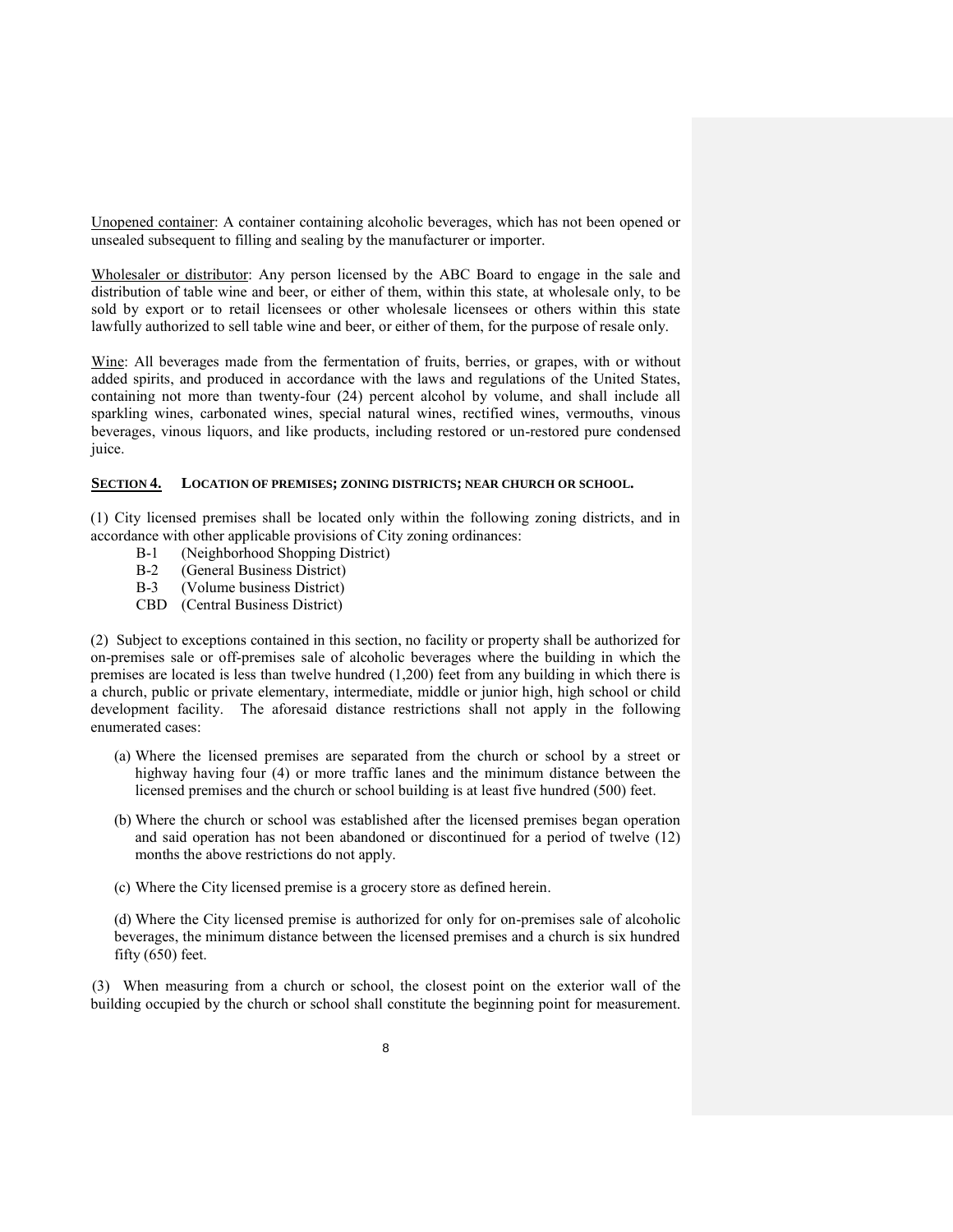When measuring from City licensed premises, the closest point on the exterior wall of the building occupied by the licensee shall be used for measurement purposes if the building is occupied solely by the licensee; otherwise, such measurement shall be made from the closest point of the licensee's occupancy within the building in question. The method of measurement is a straight line from the aforementioned defined points on licensed establishments to the aforementioned defined points on a church or school.

In instances where the Council has delegated the authority to make such a determination to an agent, any person aggrieved by the decision of the agent may appeal the agent's decision to the Council. Such an appeal must be filed in writing within ten (10) days of the date of the agent's decision and must specify the details of the reason for the appeal. The Council shall hold a public hearing on such appeal at its next regularly scheduled meeting which is at least fourteen (14) days after the appeal is received by the Clerk. The aggrieved party shall have the right to address the Council and present any relevant evidence and testimony at said hearing. The decision of the Council shall be final.

## **SECTION 5. MAINTENANCE OF ORDER; REPORT OF VIOLATION.**

It shall be the duty of each licensee and of each manager or supervisor at any time charged with the management and supervision of any retail liquor, retail table wine or retail malt or brewed licensed premises, while the same are open to the public, to maintain order upon the premises and to exclude from the premises any person who is drunk and disorderly or who commits any breach of the peace, or who uses or engages in offensive, disorderly, threatening, abusive or insulting language, conduct or behavior with the intent to provoke a breach of the peace, or whereby a breach of the peace might be occasioned. It shall be the duty of each officer, licensee, manager, or person-in-charge of any retail liquor, retail table wine or retail malt or brewed beverage licensed premises within the City, immediately to make an appropriate report to the police department of the City of each assault, assault and battery or affray, occurring on the licensed premises while said premises are open for business. It shall further be the duty of said person to make a written report of each of said incidents to the police department of the City and to the local field office of the Alcoholic Beverage Control Board within thirty-six (36) hours thereof.

# **SECTION 6. OFFENSES IN PUBLIC.**

(1) It shall be unlawful for any person to drink, sell, serve, dispense or give away, or attempt to drink, sell, serve or give away, any liquor, wine or malt or brewed beverages, while upon any street, alley, sidewalk, public easement, right-of-ways, parking lots designed for use by the general public or in any public building or upon any public property, or while in any other public place in the City, unless permitted by the City Council under a special retail liquor or special events license. As used in this section, the term "public place" shall mean and include any place or gathering which the public generally attends or is admitted to, either by invitation, common consent or right or by the payment of an admission or other charge, and, without limiting the generality of the foregoing, shall include public parks, City hall, library, school buildings, auditoriums, any store or place where amusement and any high school athletic contest; provided, that such term shall not mean or include premises which have been duly licensed by the City as provided by the *Code of Alabama, 1975 as amended.*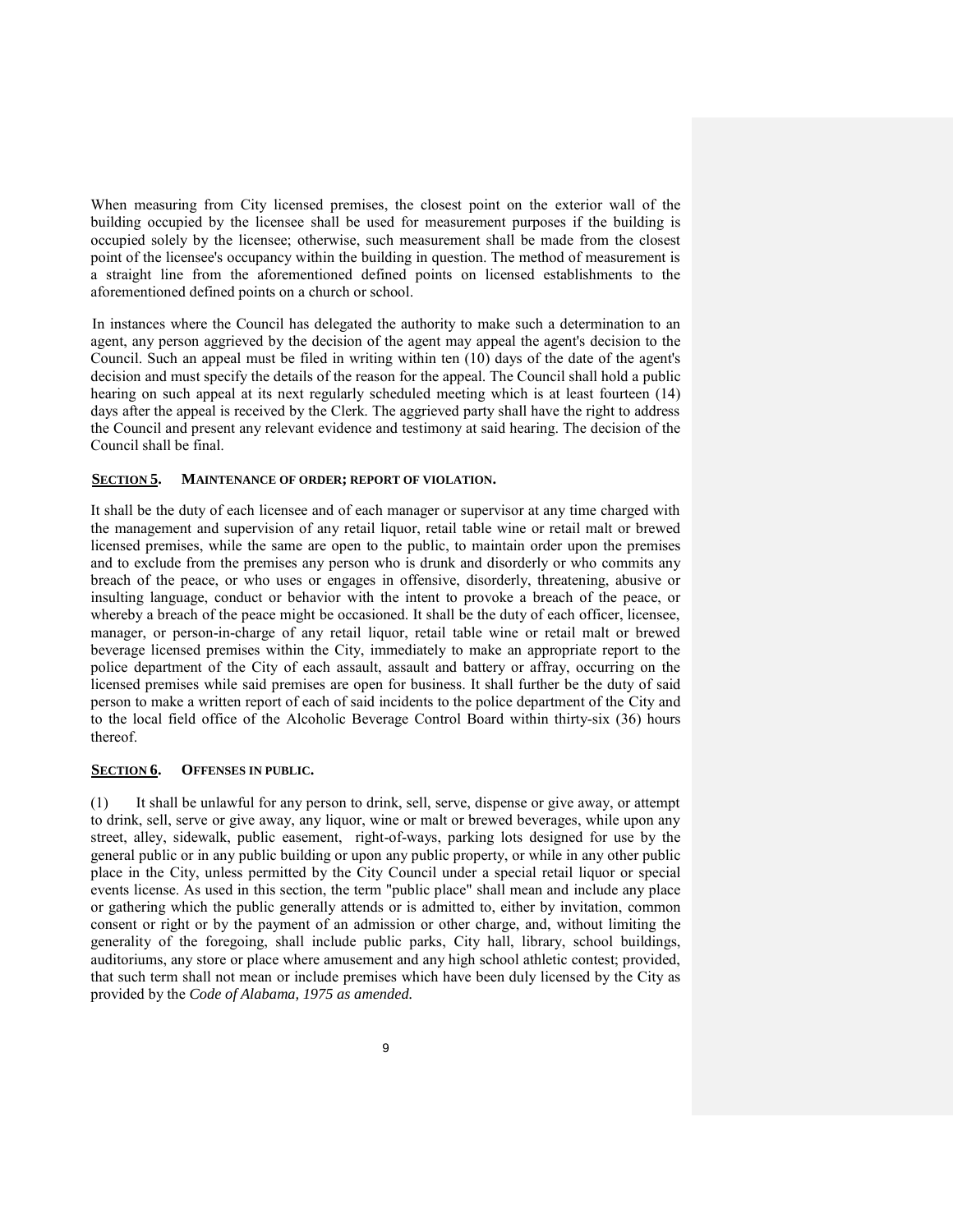(2) It shall be unlawful for a business licensed by the City of Good Hope (whether or not the business is licensed to sell or furnish alcohol) to allow patrons, customers, invitees or guests to bring alcoholic beverages onto the licensed premises.

(3) It shall be unlawful for patrons, customers, invitees or guests to bring alcoholic beverages onto premises licensed to do business by the City of Good Hope, whether or not the business is licensed to sell or furnish alcohol. CROSS REFERENCES: Alcoholic beverages in open containers.

(4) The commission of any offense under this section shall be considered a violation of this Ordinance.

## **SECTION 7. MINORS; DRUNKARDS, INSANE PERSONS—OFFENSES BY SELLER OR AGENT.**

(1) It shall be unlawful for any person or for any employee, servant or agent of any person to sell, or offer for sale, any liquor, wine or beer to any person visibly intoxicated, or to any insane person, to any minor, to any habitual drunkard or person of known intemperate habits.

(2) It shall be unlawful for any person to serve to a minor or allow a minor to be served any liquor, beer, or wine in any place where such beverages are sold.

(3) It shall be unlawful for any person who operates any business or selling liquor, beer or wine to allow any liquor, beer or wine to be sold to any minor, or to be consumed by any minor, on the premises where such liquor, beer or wine is sold.

(4) The commission of any offense under this section shall be considered a violation of this Ordinance.

## **SECTION 8. SAME—OFFENSES GENERALLY.**

It shall be unlawful to do or perform any of the acts or things designated as follows:

(1) For any minor person, directly or indirectly, to purchase any malt or brewed beverages, any wine or liquor, or any alcoholic or intoxicating beverage, or to attempt to purchase any of said beverages.

(2) For any minor person to possess or to consume any malt or brewed beverages, any wine or liquor, or any alcoholic or intoxicating beverage, or to attempt to purchase any of said beverages.

(3) For any person to sell, furnish, give to or purchase for any minor person any malt or brewed beverages, any wine or liquor, or any alcoholic or intoxicating beverage, or to attempt to sell, furnish, give to or purchase for any minor person any of said beverages.

(4) For any person to hire, employ or allow any person less than twenty-one (21) years of age to serve or dispense alcoholic beverages of any kind. However, this prohibition does not apply when the only license held by the licensee is an off-premises beer license or an off-premises table wine license or combination thereof, and provided there is an adult in attendance at all times. Provided further that persons who are nineteen (19) year of age or older and working as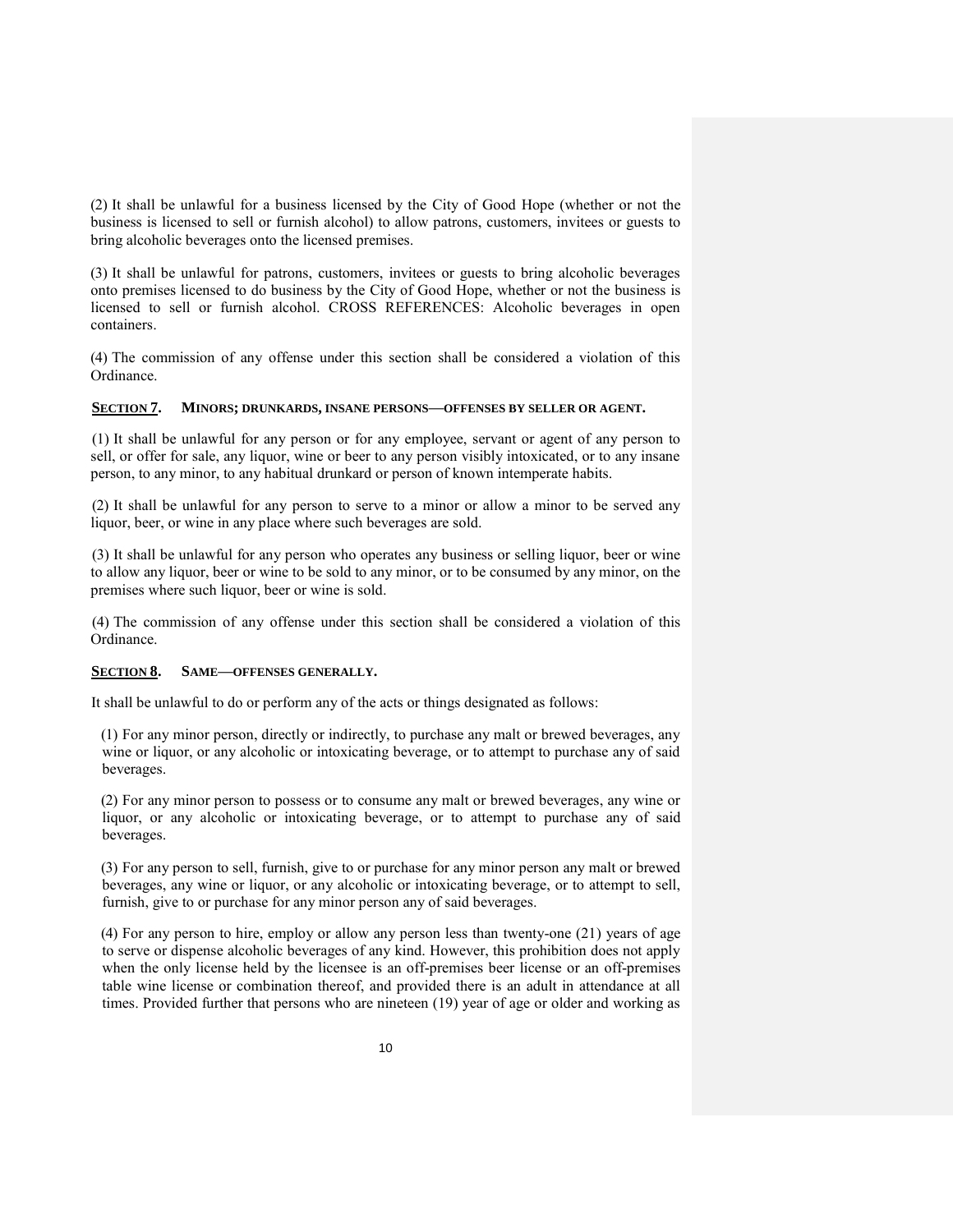a waiter, waitress, or server may serve alcoholic beverages as provided in the preceding sentence shall be a licensee of the ABC Board who has been annually certified as a responsible vendor under the *Alabama Responsible Vendor Act* as provided in Chapter 10 (commencing with Section 28-10-1) of Title 28, *Code of Alabama, 1975 as amended.*

(5) For any minor person, directly or indirectly, to falsely represent that such person is not a minor or is not under twenty-one (21) years of age, by means of which false representation such person buys, receives or otherwise obtains, or attempts to buy, receive or otherwise obtain any malt or brewed beverages, any wine or liquor or any alcoholic or intoxicating beverages.

(6) For any person, directly or indirectly, to falsely represent that a minor person is not a minor or is not twenty-one (21) years of age, by means of which false representation such person aids or abets or attempts to aid or abet, such minor person to buy, receive or otherwise obtain any malt or brewed beverage, any wine or liquor or any alcoholic or intoxicating beverages.

(7) The commission of any offense under this section shall be considered a violation of this Ordinance.

## **SECTION 9. COMPLIANCE WITH CODE OF ALABAMA SECTION 28-3A-23.**

All the provisions of the Code of Alabama shall apply, and the provisions of the Section 28-3A-23 as amended by the 2009 Act and particularly:

(1) No retailer shall sell any alcoholic beverages for consumption on the licensed premises except in a room or rooms or place on the licensed premises at all times accessible to the use and accommodation of the general public; but this section shall not be interpreted to prevent a hotel or club licensee from selling such beverages in any room of such hotel or club house occupied by a bona fide registered guest or member or private party entitled to purchase the same.

(2) All beer, except draft or keg beer, sold by retailers must be sold or dispensed in bottles, cans or other containers not to exceed one pint or 16 ounces. All wine sold by retailers for offpremise consumption must be sold or dispensed in bottles or other containers in accordance with the standards of fill specified in the then effective standards of fill for wine prescribed by the U.S. Treasury Department.

(3) No importer shall sell alcoholic beverages to any person other than a wholesaler or distributor licensee, or sell to a wholesaler or distributor licensee any brand or brands of alcoholic beverages for sale or distribution in this state, except where the importer has been granted written authorization from the manufacturer thereof to import and sell the brand or brands to be sold in the State of Alabama, which authorization is on file with the ABC Board.

(4) No wholesaler or distributor shall maintain or operate any place where sales are made other than that for which the wholesale license is granted; provided, however, a wholesaler or distributor may be licensed to sell and distribute liquor, wine and beer. No wholesaler or distributor shall maintain any place for the storage of liquor, wine or beer unless the same has been approved by the City. No wholesaler or distributor license shall be issued for any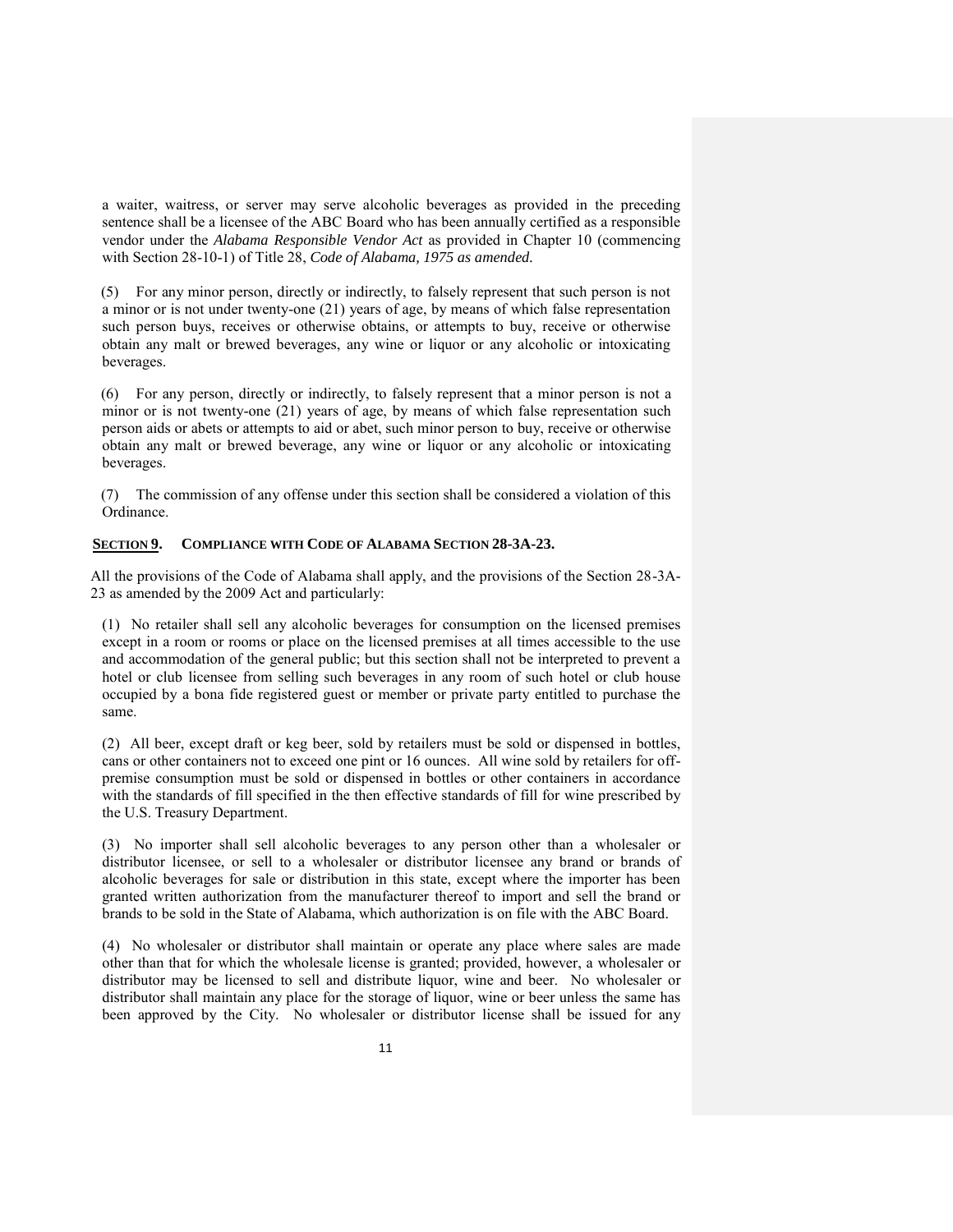premises in any part of which there is operated any retail license for the sale of alcoholic beverages.

(5) In the event that any person to whom a license shall have been issued under the terms of this code shall become insolvent, make an assignment for the benefit of creditors, be adjudicated a bankrupt by either voluntary or involuntary action, the license of such person shall immediately terminate and be cancelled without any action on the part of the City, and there shall be no refund made, or credit given, for the unused portion of the license fee for the remainder of the license year for which said license was granted.

## **SECTION 10. AUTHORIZED HOURS.**

It shall be unlawful, and considered a violation of this Ordinance, for any person, whether a liquor, wine or beer licensee or not, to sell, offer for sale or to serve dispense for offer or reward, or to offer to serve or dispense for reward any liquor, wine, or beer, or to allow the consumption of any alcoholic beverages on the licensed premises between the hours of 12:00 AM and 8:00 AM on Tuesday, Wednesday, Thursday, Friday or Saturday of any week, or between the hours of 12:01 AM on Sunday of any week and 8:00 AM of the following Monday.

## **SECTION 11. REGULATION OF CONDUCT IN CLUBS, ETC.**

It shall be unlawful for any person, club, firm or corporation or the officers, members, agents, servants or persons in charge thereof at any club or at any other place to which the public generally resorts or is admitted, which is a liquor, wine or beer licensed place, or any combination thereof, to permit, allow, conduct or condone any of the following:

(1) Topless or bottomless waitresses, waiters, dancers, servers, performers, or cashier or any lewd or indecent conduct.

(2) Acts, or simulated acts, of sexual intercourse, masturbation, sodomy, bestiality, oral copulation, flagellation or any sexual acts which are prohibited by law.

(3) Acts, or simulated acts, of caressing or fondling of the breasts, buttocks, anus or genitals.

(4) Acts involving the displaying of the anus, vulva or genitals.

(5) Permitting any patron, customer or member to touch, caress or fondle the breasts, buttocks, anus or genitals, or any part of the body or clothing of a performer or entertainer.

(6) Permitting the showing of films, still pictures, electronic reproductions or other visual reproductions depicting:

(a) Acts or simulated acts of sexual intercourse, masturbation, sodomy, bestiality, oral copulation, flagellation or any sexual acts which are prohibited by law.

(b) Any person being touched caressed or fondled on the breasts, buttocks, anus or genitals.

(c) Scenes wherein a person displays the vulva or the anus or the genitals.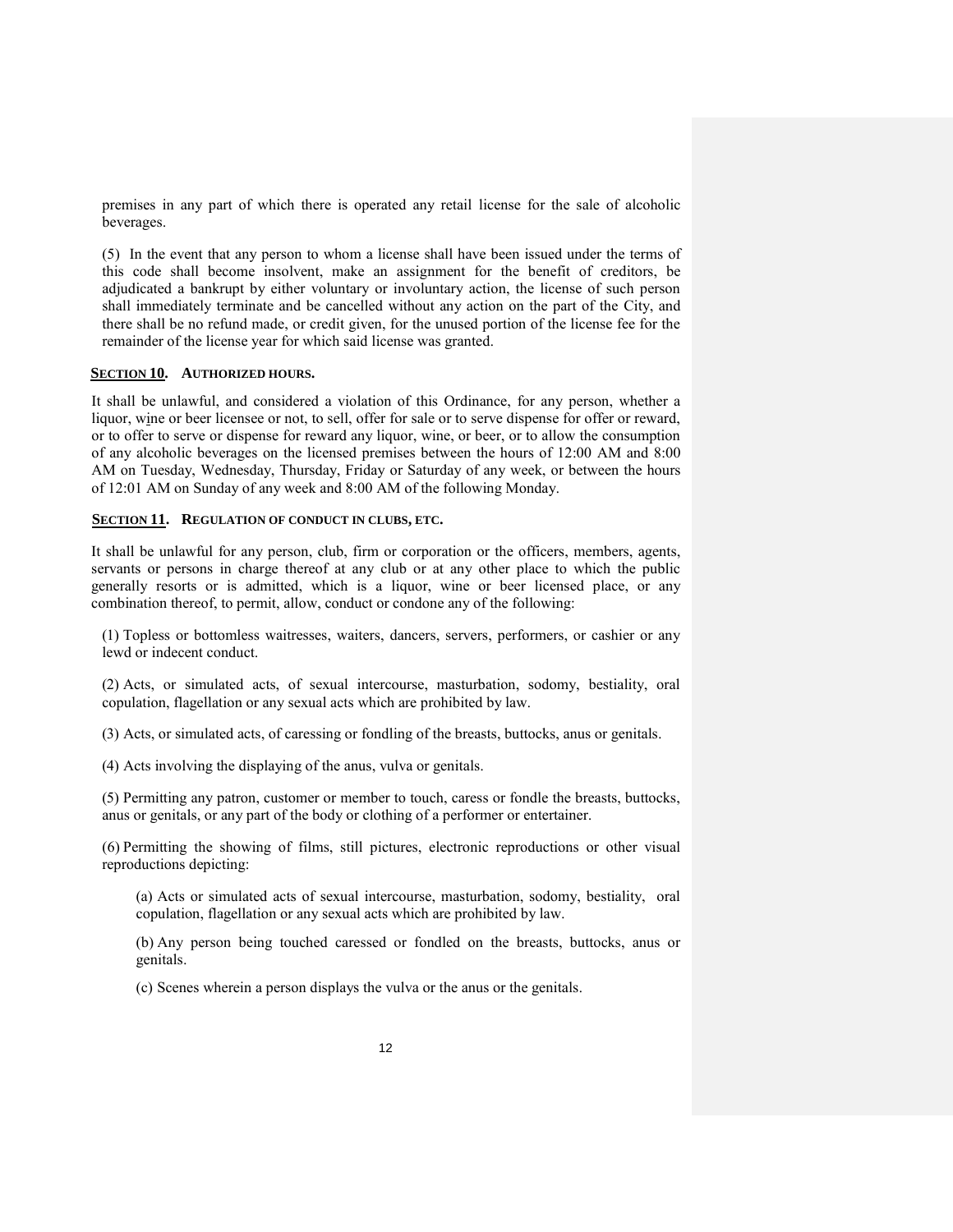(d) Scenes wherein artificial devices or inanimate objects are employed to depict, or drawings are employed to portray, any of the prohibited activities described above in this section.

(7) Any employee including, but not limited to, waiter, waitress, dancer, entertainer, performer or model employed upon the licensed premises to sit at tables with the customers or members and guests while so employed and during the time that said establishment is open for business.

(8) Any person at the time employed or engaged on the licensed premises as an entertainer or performer, to also serve as a waiter or waitress while so employed.

(9) The showing of the human male or female genitals, pubic area or buttocks with less than a fully opaque covering, including any "wet t-shirt" contest or other showing or the showing of the female breast with less than a fully opaque covering of any portion thereof below the top of the darkened area surrounding the nipple, or the depiction of covered male genitals in a lewd or indecent manner by any waiter, waitress, dancer, entertainer, employee, model or customer.

(10) The commission of any offense under this section shall be considered a violation of this Ordinance.

## **SECTION 12. ADVERTISING.**

It shall be unlawful for any person to display signs of any kind, whether electric, painted, or of any other nature, advertising alcoholic beverages, containing the name, brand name, or any phonetic spelling or misspelling of a name for any alcoholic beverage as enumerated and defined in this Ordinance (including any type of illustration or image depicting an alcoholic beverage) outside any place of business, or inside any place of business in a position visible from outside the building, except on the rear most wall. The rear most wall is defined as that wall furthest and opposite to the entrance to said business. This prohibition does not apply to aisle or floor merchandise displays not generally visible from outside the building. Any signage otherwise placed shall make no reference to beer, wine, malt beverages, liquor or mixed drinks. There shall be no signs or banners outside the premises of any retail licensee which advertise a particular manufacturer or brand of beer except that special events retail licensees shall be permitted to have such signs and banners which advertise a particular brand of beer, wine, malt beverage, or liquor. Display of advertising and violation of this section shall be considered a violation of the ordinance and punishable in accordance therewith.

# **SECTION 13. RECORDS; REPORTS.**

It shall be the duty of each person subject to the license tax imposed by this Ordinance to keep full and complete records of all purchases, sales and deliveries of alcoholic beverages, from which records can be readily obtained information as to the correct amount of license tax due the City. As a part of such records, each wholesaler or distributor shall keep an individual ledger or card account for each record, each wholesaler or distributor shall keep an individual ledger or card account for each of his customers, and said ledger or card account shall show the correct name and address of each person to whom any alcoholic beverages are delivered, together with the dates thereof and the number of cases sold or delivered, and each wholesaler or distributor shall also keep, as evidence of the foregoing, a receipted delivery ticket signed by each purchaser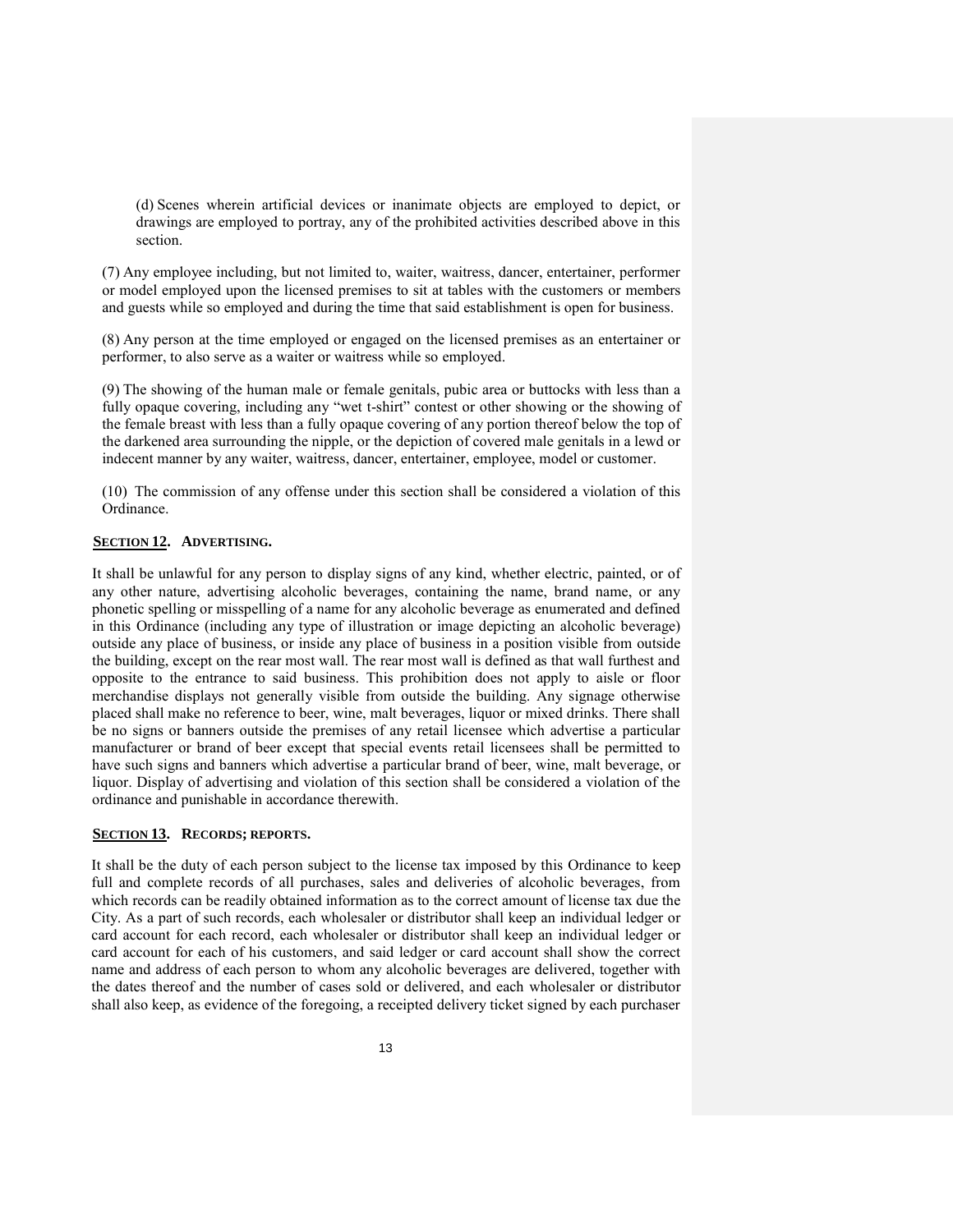or by his authorized agent. Each retailer shall keep an individual ledger or card record showing the correct name and address of each person from whom he purchased alcoholic beverages, a delivery ticket showing each such purchase, the date thereof and the number of cases purchased. The aforesaid records shall be kept posted currently and shall be preserved for not less than three (3) years succeeding said calendar year. All of such records shall be open for inspection and audit at the licensed premises within the City during such regular business hours as the City Clerk, or duly authorized representative, may request. Failure to keep any of the records required by this section, or elsewhere in this chapter, or by any amendment thereto, or refusal to make the same available to the City Clerk, or duly authorized representative, shall constitute grounds for revocation of any license issued under this Ordinance. In addition thereto, an annual report, under oath, shall be filed with the City Clerk, or duly authorized representative, in January of each year, showing the purchase of the entire year next preceding. As an additional penalty, the failure to follow the requirements of this section shall be considered a violation of this Ordinance.

## **SECTION 14. PACKAGING OF BEVERAGES.**

Retail licensees for off-premise sale of individual or packages of alcoholic beverages must place each container thereof in a bag, box or other similar opaque covering prior to the customer's leaving the licensee building used for alcoholic beverage sales.

# **SECTION 15. DELIVERY VEHICLES.**

A manufacturer or wholesaler or distributor shall deliver any alcoholic beverages in vehicles bearing the required information on each side of the vehicle as required by the ABC Board. (Title 28-3A.25-13).

#### **SECTION 16. OPEN CONTAINERS.**

It shall be unlawful for any person to or allow another person to:

(1) Possess, consume or otherwise use any open container containing alcoholic beverages while upon or along any public place, street, road or highway in the City or while in any automobile or other motor vehicle on or along any public street, road or highway in the City except in the trunk or luggage compartment of a motor vehicle, or while in any other public place in the City.

(2) Possess or use any alcoholic beverages at any public park, municipal playground, municipal recreation facility, school playground, and school stadium or school recreational facility.

(3) Possess alcoholic beverages in an open glass, bottle, cup, can, keg, bag or other receptacle not its original container while upon or along any public street, road or highway in the City of while on any automobile or other motor vehicle on or along any public street, road or highway in the City, or while in any other public place in the City.

(4) The commission of any offense under this section shall be considered a violation of this Ordinance.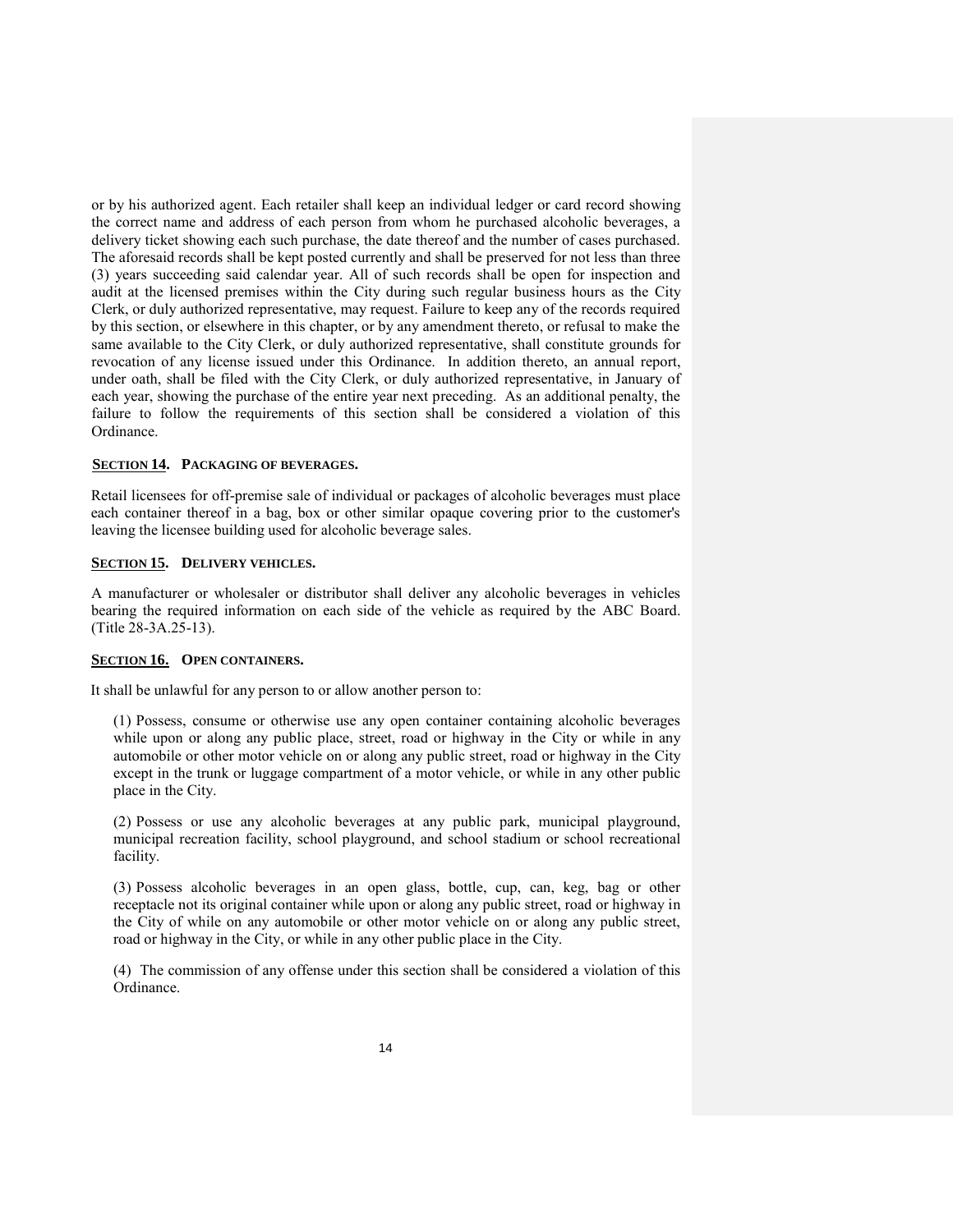CROSS-REFERENCES: Alcoholic beverages in public places.

## **SECTION 17. DISCRIMINATION PROHIBITED.**

It shall be unlawful for any alcoholic beverage licensee of the City to discriminate against any person with respect to the sale of any food, beverage, product, cover charge, or admission charged based upon race, color, creed or sex. It is specifically provided that no alcoholic beverage licensee shall have or permit any entertainment, show, or presentation on the licensed premises to which any person is excluded based upon race, color, creed, or sex. This section shall apply to the licensee, manager, to any person in charge of any licensed premises, and to any employee of the licensee authorizing, permitting, or committing any violation hereof.

## **SECTION 18. CITY OF GOOD HOPE ALCOHOL LICENSE REVIEW COMMITTEE.**

There is hereby created for the purpose of assisting and advising the City Council in the review of applications for City licenses, and inquiry and recommendation concerning complaints or disciplinary action of a City licensee, a committee to be known and designated as the City of Good Hope Alcohol License Review Committee to be composed as follows: The City Clerk, or designated representative; the Mayor or designated representative; the Chairman of the Planning Commission, or designated representative; and two (2) City of Good Hope residents designated by the City Council. The City Clerk, or designated representative, shall act as liaison to the City Council on behalf of the committee. The City Council shall name a designated representative if any committee member is unable or unwilling to serve on the License Review Committee. The term of the members shall end when they are no longer holding the elected office or the employment with the City or until the member is replaced by the City Council which may be done at the discretion of the Council.The committee shall hold meetings as are necessary to consider appeals by applicants for alcohol licenses, address matters of public concern, or make inquiry into the compliance of a current City licensee with this Ordinance and other provisions of this Ordinance.

## **ARTICLE II. LICENSE**

### **SECTION l. APPLICABILITY WHEN COUNCIL APPROVAL REQUIRED.**

In those instances where the consent and approval of the City Council is required for an alcoholic beverage license, other than where specified by statute, the application provisions of this chapter shall apply other than those contained in Section 6.

## **SECTION 2. REQUIRED; TRANSFER, SUSPENSION; DISPLAY.**

(1) It shall be unlawful, and considered a violation of this Ordinance, for any person to have in such person's possession any alcoholic beverages, within the City, for the purpose of sale, or to sell, or keep for sale, or offer for sale, any alcoholic beverages, without having first procured from the City a privilege license and the ABC Board a liquor license therefore. Licenses issued under this chapter may not be assigned or transferred. The City is hereby authorized to allow the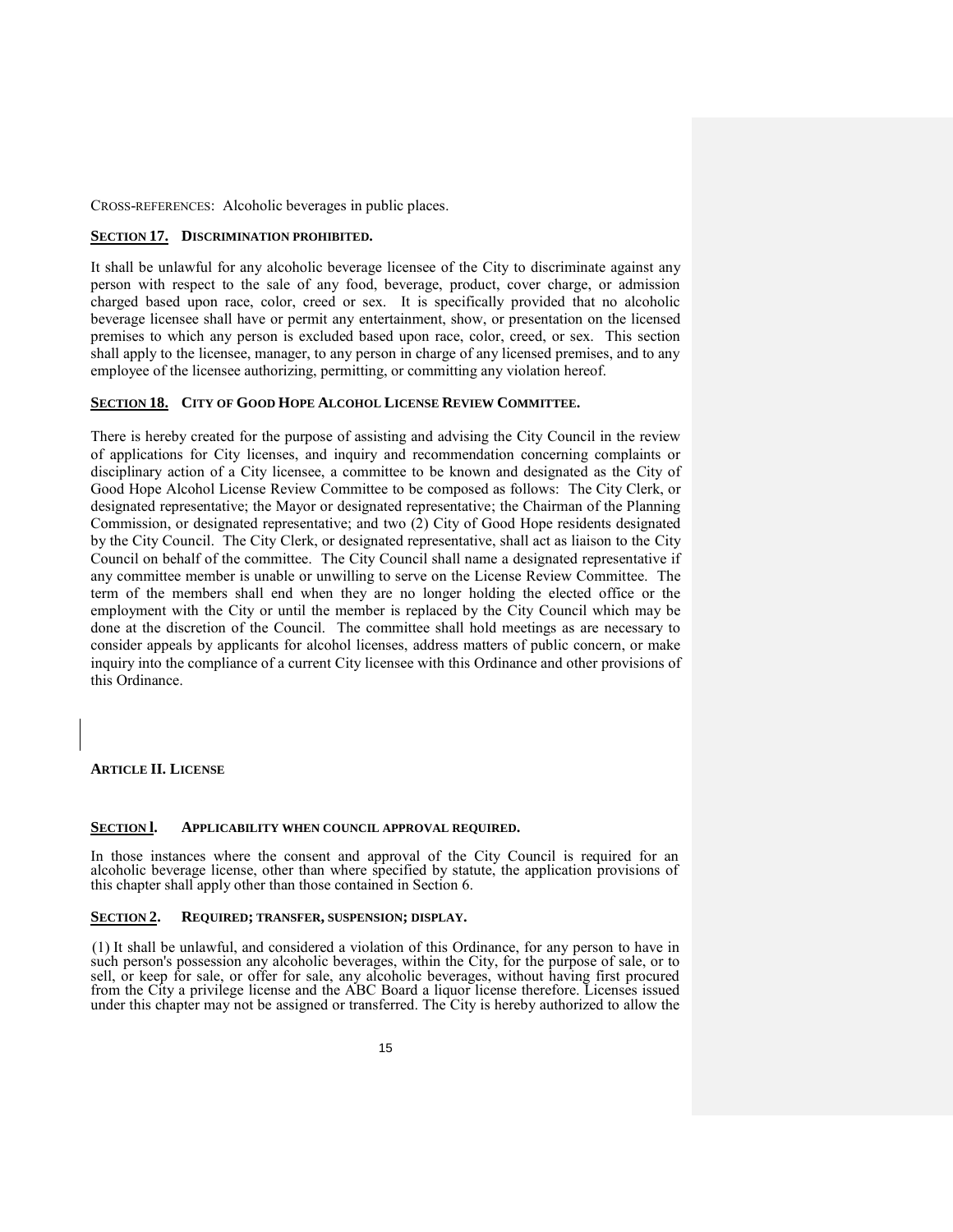address for the privileged licensed premises to be changed from one place to another within the City, as the City may determine appropriate; but shall not allow the transaction of business at a place for which the license could not originally have been issued lawfully.

(2) In the event of a change of ownership of a licensed establishment, the current licensee shall be required to file a written statement with the City Clerk indicating this occurrence prior to either completing the sale of the licensed business, or relinquishing management or financial control of the business operation, whichever occurs first; and additionally, the party to whom the licensed establishment is to be sold must file with the City a complete application City license within twenty (20) days of notification to the City of the intent to sell, transfer, or assign the establishment. Upon request of the City Clerk, or designated representative, any applicant may be requested to produce records of the business or the transaction surrounding the sale of the business to determine the parties involved or the effective date of the transaction. These records include, but are not limited to, lease agreements, land sale agreements, bank statements, stock transfers, minutes of corporate board meetings, and/or purchase invoices. Any failure to produce the requested records, or a determination by the City that the transaction is not in compliance with the requirements specified herein will result in an immediate forfeiture of the City license upon notification of this determination and an opportunity for a public hearing by the City Council.

(3) Licenses issued by the City shall be deemed to expire, terminate, or otherwise be void when there is a substantial change in ownership in a licensed establishment, or when a licensed establishment is leased, rented, or abandoned, or when possession is otherwise surrendered to another party or parties. Provided, however, that an applicant for a new license at a currently licensed establishment may be allowed to operate the establishment for a period not to exceed thirty (30) days if said applicant is in compliance with subparagraph (2) of this section. In such case, the original licensee shall continue to be responsible for the conduct, operation and City tax liabilities of the establishment until such time as a license is issued by the City in the new licensee's name.

(4) Upon the death of an individual licensee, sale of the licensed establishment, or temporary closing of the licensed establishment for a period in excess of thirty (30) days, the City license to sell alcoholic beverages shall be immediately returned to the City Clerk, or designated representative, to be held pending the reopening of the business. In the event the temporary closing is due to any renovation, remodeling, or repair to the licensed premises, the licensee shall provide written evidence of compliance with applicable building, fire, and health codes to the City Clerk, or designated representative, prior to the release of the license.

(5) For the purposes of this section, and to assist in defining a substantial change in ownership, the sale or transfer of twenty-five percent (25%) or more of a corporation's stock shall constitute a substantial change in ownership of the licensee.

(6) The City shall have the right to revoke any privilege license issued by the City for any violation of this chapter or the ABC Board rules and regulations, after notice and opportunity for a hearing before the City Council.

(7) Every privilege license issued by the City to conduct normal and routine business and license issued by the ABC Board shall be conspicuously and constantly exposed under a transparent substance in an area visible to the general public on the licensed premises.

### **SECTION 3. APPLICATION FOR LOUNGE, CLUB, RESTAURANT, ETC., LICENSE; DEPOSIT.**

Each applicant seeking the consent and approval of the City Council for lounge retail liquor license, a club retail liquor license, a restaurant retail liquor license or other license issued by the Alabama Alcoholic Beverage Control Board shall make application to the City Council as **Formatted:** Indent: First line: 0.02"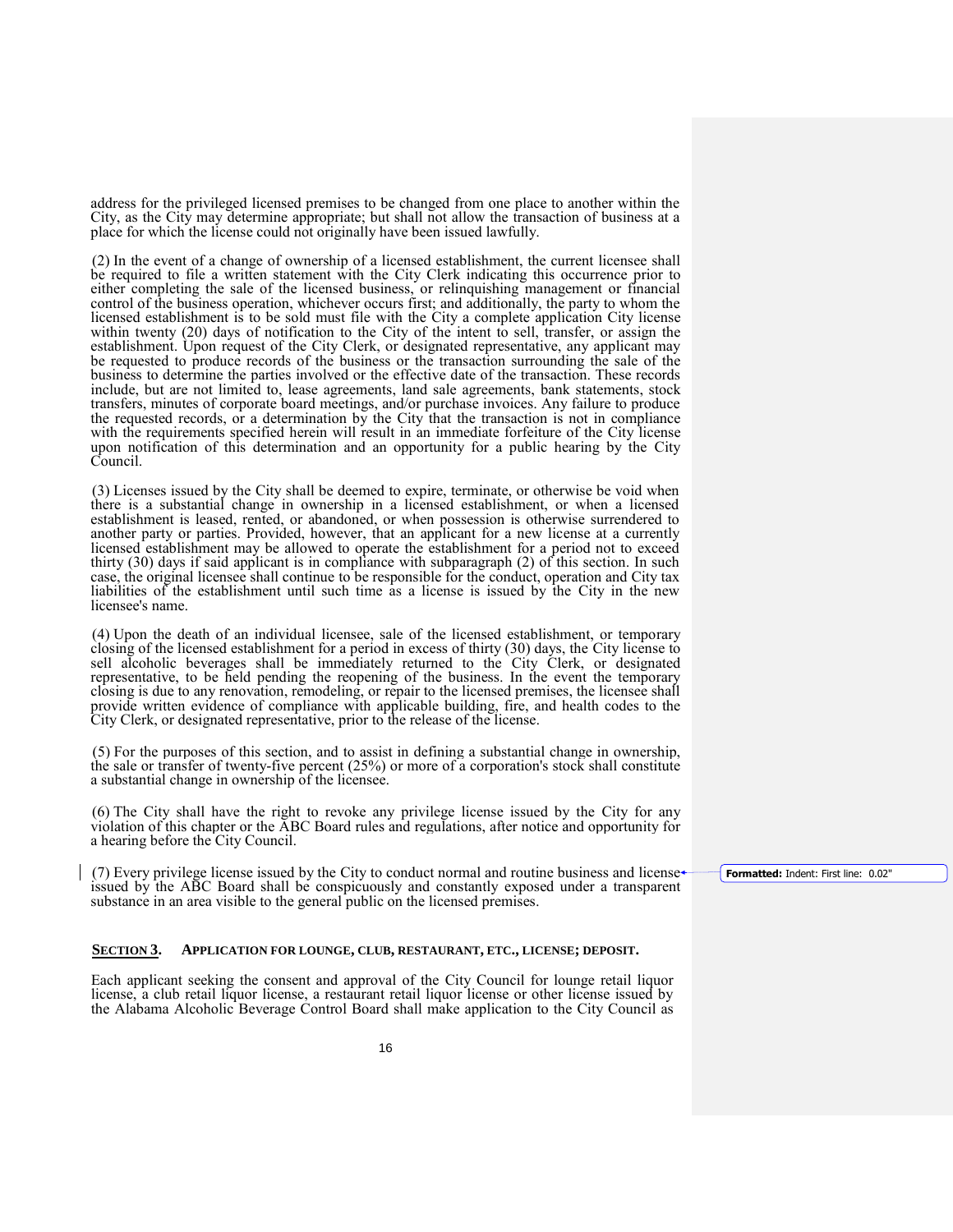required in this chapter. Said application shall be upon an appropriate form supplied by the City Clerk, or duly authorized representative, and shall be signed and verified by oath or affirmation by the licensee, if a natural person, or in the case of a partnership, association or unincorporated enterprise, by a partner, limited liability company (LLC) or managing member thereof, or in the case of a corporation, by an executive officer thereof. The applicant shall deposit with the City Clerk the required application fee.

## **SECTION 4. REVIEW OF APPLICATIONS.**

Any applicant for a license shall submit the application to the City Clerk or designated representative, who shall forward the application to the Alcohol License Review Committee. The Alcohol License Review Committee shall:

(1) Investigate complaints, or initiate its own inquiry, into conditions which may violate provisions of this Ordinance concerning the operation of any establishment licensed by the City to conduct routine business in the sell of alcoholic beverages as allowed by State law.

(2) Have the authority to require the licensee to produce records for its review as related to the operation, ownership, or management of the licensed establishment. The committee shall promulgate procedures for documenting and investigating complaints concerning the operation of an alcoholic beverage establishment as well as establishing a method of documenting violations of this chapter by a licensee or its employees.

(3) Be responsible for ensuring that written approvals of zoning, building, fire and health, and City clerk, or designated representative, are included as a part of the application indicating the satisfactory compliance with the applicable requirements for each respective department.

(4) Not hinder the enforcement of criminal violations or City ordinances.

(5) Review the information contained within the application for an alcoholic beverage license and shall submit a written recommendation to the City Council concerning the approval or disapproval of the application before the applicant is submitted to the ABC Board.

## **SECTION 5. PUBLIC NOTICE.**

Upon receipt of an application, together with the results of the investigation and recommendations made thereon, the City Clerk shall cause notice to be posted at least six (6) days in advance of the next regular meeting of the City Council, stating that the application will be considered and further stating the time and place that same is to be considered and that at such time and place all interested persons may appear at said meeting and be heard for or against the application.

#### **SECTION 6. CONSIDERATION OF APPLICATION.**

After receipt of written recommendation from the Alcohol License Review Committee, the City Council may determine whether or not to issue a license to the applicant. In rendering a decision on each application for a license under this chapter, the City Council shall consider, among others, the following factors:

(1) The effects upon residents, real property owners and businesses within five hundred (500) feet of the property for which a license is sought.

(2) The character and reputation of the applicant, each partner, member, officer, member of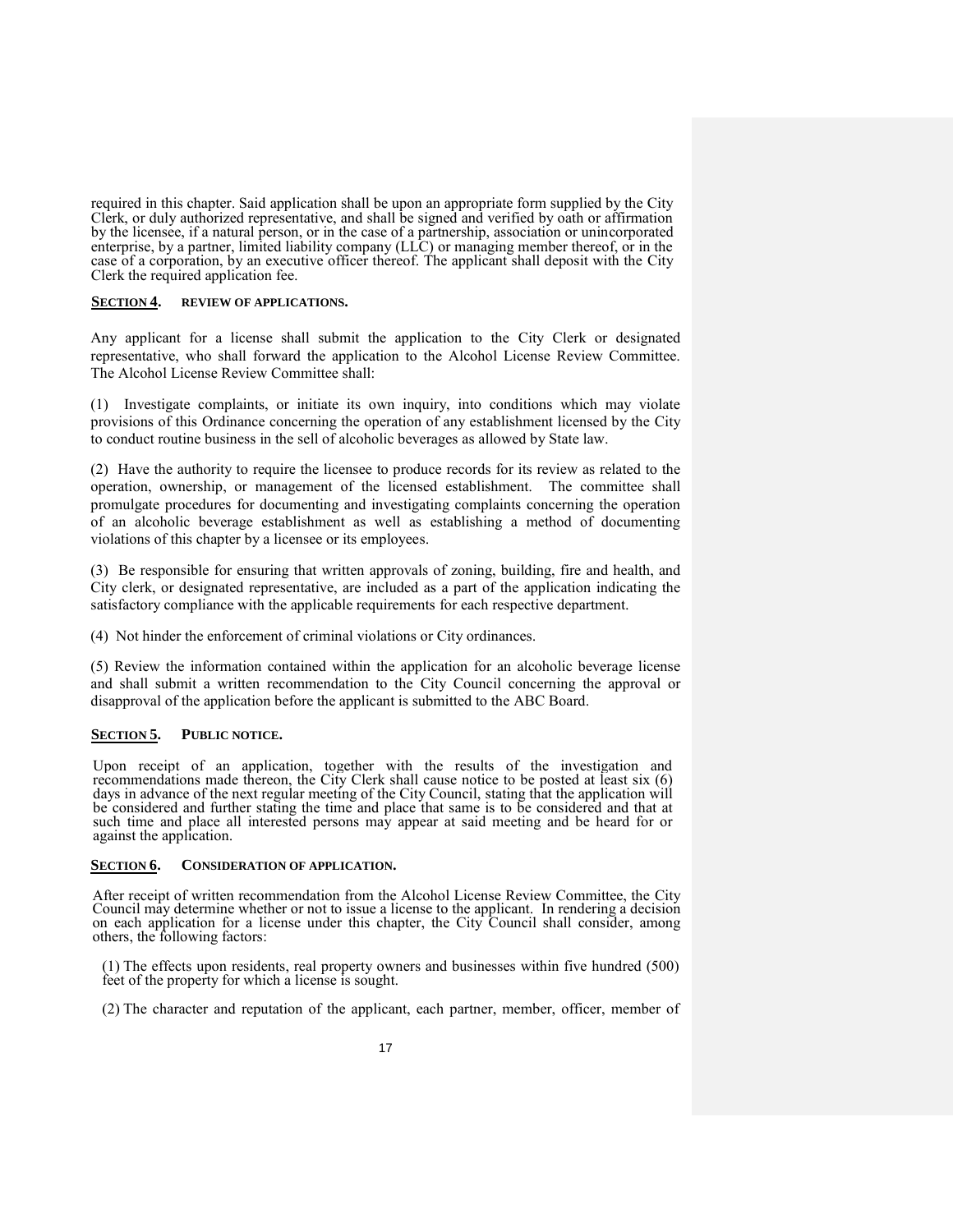board of directors, landlord, bartender and manager.

(3) The criminal court records of the applicant, each partner member, officer, and member of the board of directors, landlord, bartender and manager.

(4) The location of the premises for which a liquor license whose place is sought and the number of establishments presently holding liquor licenses whose place or places of business are within eight hundred (800) feet of the property for which a liquor license is sought.

(5) The compliance by applicant, each partner, member, officer, member of the board of directors, landlord and manager with the laws of the state and ordinances for the City.

(6) The recommendation of the City of Good Hope Alcohol License Review Committee*.* Any recommendation factor must be grounded in the protection of the health, safety, and public welfare of the community.

Subsequent to the City Council approval, the City Clerk, or designated representative, is hereby authorized to indicate, and communicate in writing, the City's approval for the issuance of a license for the applicant to the Alabama Alcoholic Beverage Control Board. The method for the communication of this approval by the City shall be determined based on the most current mechanism indicated as acceptable by the Alabama Alcoholic Beverage Control Board field office supervisor responsible for the county.

#### **SECTION 7. FILING FEE.**

There is hereby required, as a filing fee to cover the costs of processing and investigating each application filed with the City for a City license of any kind or class, the sum of five hundred dollars (\$500.00), and the City Clerk or duly authorized representative shall not accept any application for any such license not accompanied by said payment to the City along with the payment of the publication costs, as required in this ordinance. The City shall retain the filing fee to cover the expenses of processing and investigating said application, whether or not said application results in approval or denial, provided however, that the filing fee for a special events license applications shall be one hundred fifty dollars (\$150.00).

### **SECTION 8. CITY ALCOHOL LICENSE FEES.**

(1) Each person licensed by the ABC Board, who shall engage in the alcoholic beverage, liquor, beer or wine business within the corporate limits, prior to engaging in such business shall pay to the City, for the privilege of so engaging in business, an annual privilege business license fee and further license fees as established below. Such initial business license fee shall be refundable for thirty (30) days from the approval date.

(a) Beer wholesale license. Each person licensed as a beer wholesaler or distributor under section 28-3A-1 et seq. Of the *Code of Alabama, 1975 as amended,* shall pay to the City an annual license fee of fifty percent (50%) of the amount charged for state beer license by the State of Alabama. In addition, each licensee will remit to the City Clerk, on forms provided by such clerk, each month, the privilege or excise tax levied on the sales of beer by the *"Uniform Beer Tax Act"* Acts 1982, No. 82-344. Wholesale beer dealers and distributors will not sell to any retail outlet that does not have a current City license.

(b) Wine wholesaler or distributor license. Each person licensed by the ABC Board as a wine wholesaler or distributor under section 28-3A-1 et seq., of the *Code of Alabama, 1975 as amended,* shall pay to the City an annual license fee of fifty percent (50%) of the amount charged for state wine license by the State of Alabama In addition, each licensee will remit to the City Clerk, on forms provided by such Clerk, each month, the privilege or excise tax levied on the sales of table wine by the *"Alabama Table Wine Act," Acts* 1980, No. 80-382. Wholesale wine dealers will not sell to any retail outlet that is not properly licensed by the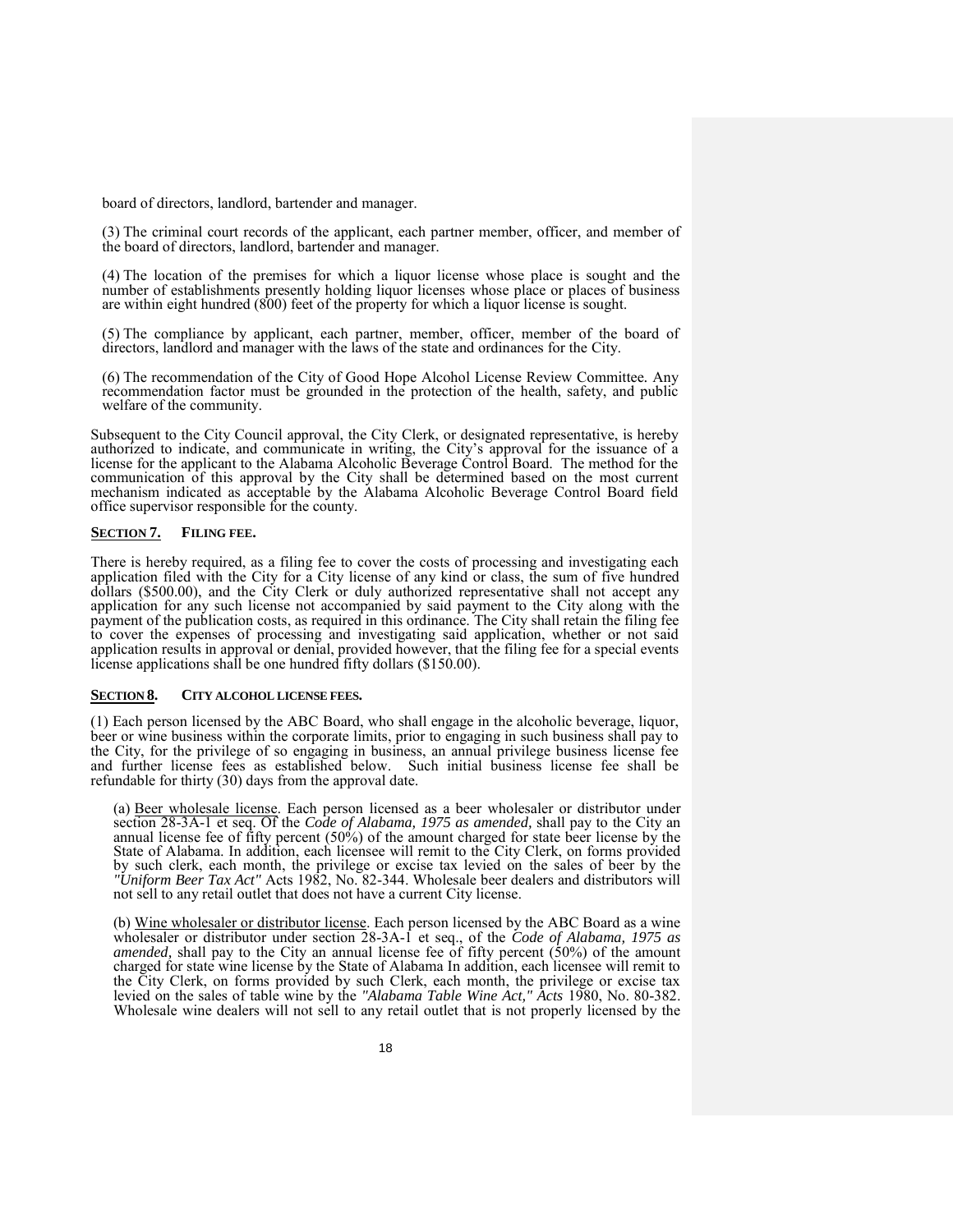#### City.

(c) Beer and wine wholesale license. Each person licensed as a beer and wine wholesaler or distributor under section 28-3A-1 et seq., of the *Code of Alabama, 1975 as amended,* shall pay to the City an annual license fee of fifty percent (50%) of the amount charged for state wine and beer license by the State of Alabama. In addition, each licensee will remit to the City Clerk, on forms provided by such Clerk, each month, the privilege or excise tax levied on the sales of beer by the *"Uniform Beer Tax Act,"* Acts 1982, No. 82-344. In addition, each licensee will remit to the City Clerk, on forms provided by such clerk, each month, the privilege or excise tax levied on the sales of table wine by the *"Alabama Table Wine Act."*  Wholesale beer and wine dealers will not sell to any retail outlet that is not properly licensed by the City.

(d) Warehouse License. Each person licensed by the ABC Board to receive, store or warehouse alcoholic beverages within the state for transshipment inside and outside the state shall pay to the City an annual license fee of five hundred dollars (\$500.00).

(e) Club retail liquor license. Each person licensed by the ABC Board to operate a club, Class I or II, under section 28-3A-1 et seq. of the *Code of Alabama, 1975 as amended,* shall pay to the City an annual license fee of five thousand dollars (\$5,000.00) if a Class I club, and six thousand dollars (\$6,000) for a Class II club. In addition, to said stated license fee, each person shall pay to the City, on or before the fifteenth  $(15<sup>th</sup>)$  day of the calendar month next succeeding each separate calendar month, for the privilege of having engaged in such business, an additional license tax of twelve percent (12%) of gross receipts of all alcoholic beverages, except beer and table wine, received during such immediate next preceding calendar month.

(f) Lounge retail liquor license. Each person licensed by the ABC Board to operate a retail lounge under section 28-3A-1 et seq., of the *Code of Alabama, 1975 as amended*, shall pay to the City an annual license fee of six thousand dollars (\$6,000.00). In addition to said stated license fee, each person shall pay to the City, on or before the fifteenth  $(15<sup>th</sup>)$  day of the calendar month next succeeding each separate calendar month, for the privilege of having engaged in such business, an additional license tax of twelve percent (12%) of gross receipts of all alcoholic beverages, except beer and table wine, received during such immediate next preceding calendar month.

(g) Retail liquor for off-premises consumption. Each person licensed by the ABC Board to operate a retail lounge under section 28-3A-1 et seq., of the *Code of Alabama, 1975 as amended*, shall pay to the City an annual license fee of five thousand dollars (\$5,000.00). In addition to said stated license fee, each person shall pay to the City, on or before the fifteenth  $(15<sup>th</sup>)$  day of the calendar month next succeeding each separate calendar month, for the  $(n)$  day of the calendar month next succeeding each separate calendar month, for the privilege of having engaged in such business, an additional license tax of twelve percent (12%) of gross receipts of all alcoholic beverages, except beer and table wine, received during such immediate next preceding calendar month.

(h) Restaurant retail liquor license. Each person licensed by the ABC Board to sell alcoholic beverages in connection with the operation of a restaurant under Section 28-3A-1 et seq., of the *Code of Alabama, 1975 as amended*, shall pay to the City an annual privilege license fee of five hundred dollars (\$500.00). In addition to the stated license fee, each such person shall pay to the City, on or before the fifteenth  $(15<sup>th</sup>)$  day of the calendar month next succeeding each separate subject month, for the privilege of so engaging in such business in said subject month, an additional license tax of twelve percent  $(12\%)$  of the gross receipts of all alcoholic beverages, except beer and table wine, received during such immediate next preceding calendar month.

(i) Retail table wine license for off-premises consumption. Each person licensed by the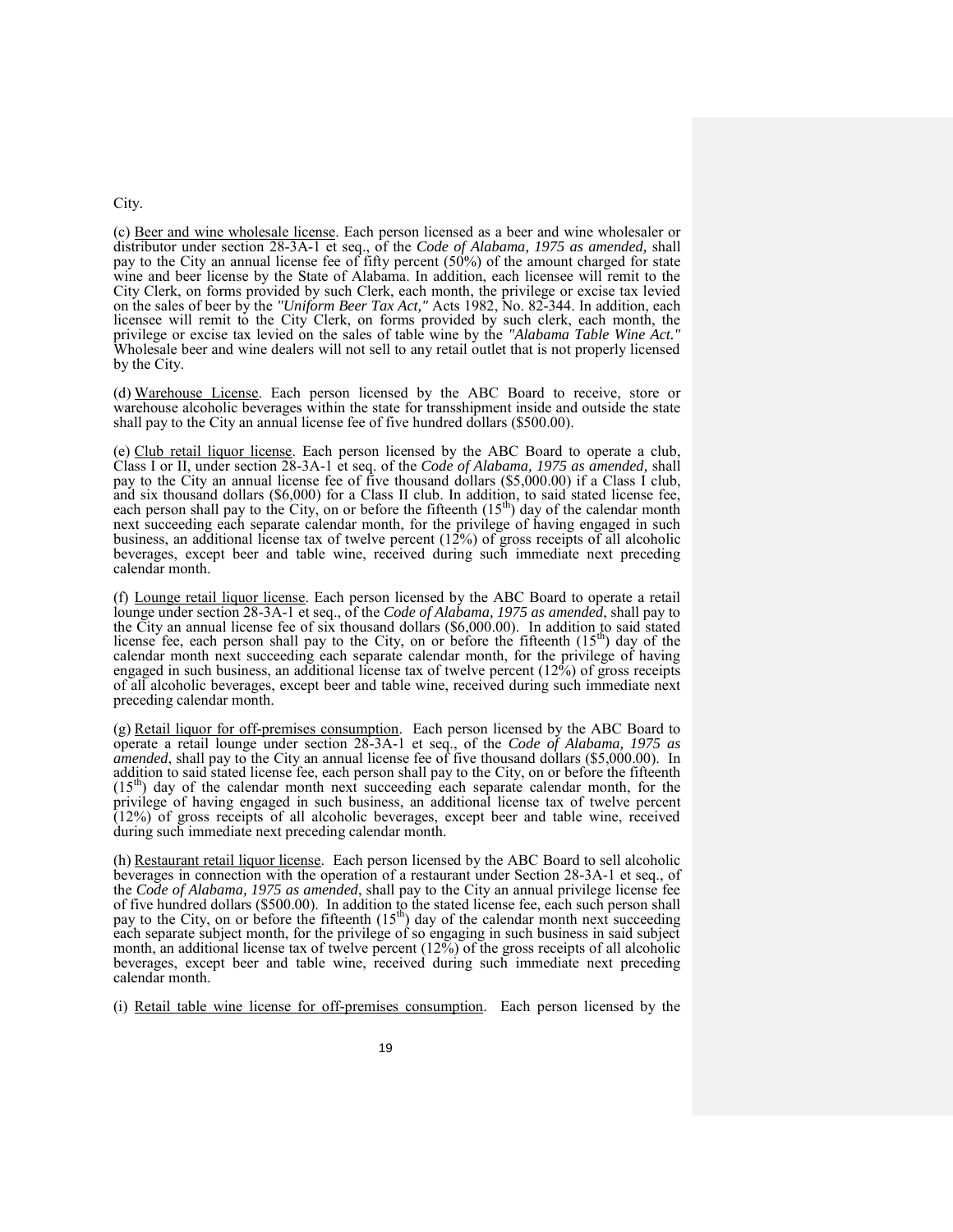ABC Board to sell table wine for off-premises consumption under section 28-3A-1 et seq., of the *Code of Alabama, 1975 as amended*, shall pay to the City an annual license fee of fifty percent (50%) of the amount charged for state wine license by the State of Alabama.

(j) Retail table wine license for on-premises and off-premises consumption. Each person licensed by the ABC Board to sell table wine at retail for on-premises and off-premises consumption under section 28-3A-1 et seq., of the *Code of Alabama, 1975 as amended*, shall pay to the City an annual license fee of fifty percent  $(50\%)$  of the amount charged for state wine license by the State of Alabama, unless such person shall have paid for an on-premises liquor license.

(k) Retail beer for on-premises and off-premises consumption. Each person licensed by the ABC Board to sell beer for on-premises and off-premises consumption under Section 28-3A-1 et seq., of the *Code of Alabama, 1975 as amended,* shall pay to the City an annual license fee of fifty percent (50%) of the amount charged for state beer license by the State of Alabama.

(m) Retail beer for off-premises consumption. Each person licensed by the ABC Board to sell beer for off-premises consumption under Section 28-3A-1 et seq., of the *Code of Alabama, 1975 as amended,* shall pay to the City an annual license fee of fifty percent (50%) of the amount charged for state beer license by the State of Alabama.

(n) Special retail liquor license for on-premise consumption. Each person who has obtained a special retail liquor license from the ABC Board under Section 28-3A-1 et seq., of the *Code of Alabama, 1975 as amended,* shall pay to the City a license fee of five hundred dollars (\$500.00) when the period of use is thirty (30) days or less. Such person shall pay to the City a license fee of seven hundred dollars (\$700.00) when the period of use is more than thirty (30) days. In addition to said stated license fee, each such person shall pay to the City fifty percent (50%) of the amount charged for state wine license by the State of Alabama. In addition to the stated license fee, each such person shall pay to the City, on or before the fifteenth  $(15<sup>th</sup>)$  day of the calendar month next succeeding each separate subject month, for the privilege of so engaging in such business in said subject month, an additional license tax of twelve percent (12%) of gross receipts of all alcoholic beverages, except beer and table wine, received during such immediate preceding calendar month.

(o) Special events retail license for on-premise consumption. Each person who has obtained a special events retail liquor license from the ABC Board under Section 28-3A-1 et seq., of the *Code of Alabama, 1975 as amended,* shall pay to the City a license fee of five hundred dollars (\$500.00). No such license shall be issued for a period in excess of seven (7) days. Such alcoholic beverages as are authorized by the ABC Board may be sold. All applications for special event licenses shall be filed with the City Clerk at least sixty (60) days in advance of the event for which a license is sought. In addition to the stated license fee, each such person shall pay to the City, on or before the fifteenth  $(15<sup>th</sup>)$  day of the calendar month next succeeding each separate subject month, for the privilege of so engaging in such business in said subject month, an additional license tax of twelve percent  $(12\%)$  of gross receipts of all alcoholic beverages, except beer and table wine, received incidental to such special event.

Hereunto, shall apply to applicant for a special event retail liquor license.

- 1) Submit the required filing fee.
- 2) Receive affirmative recommendation to the City council by the City of Good Hope Alcohol Review Committee.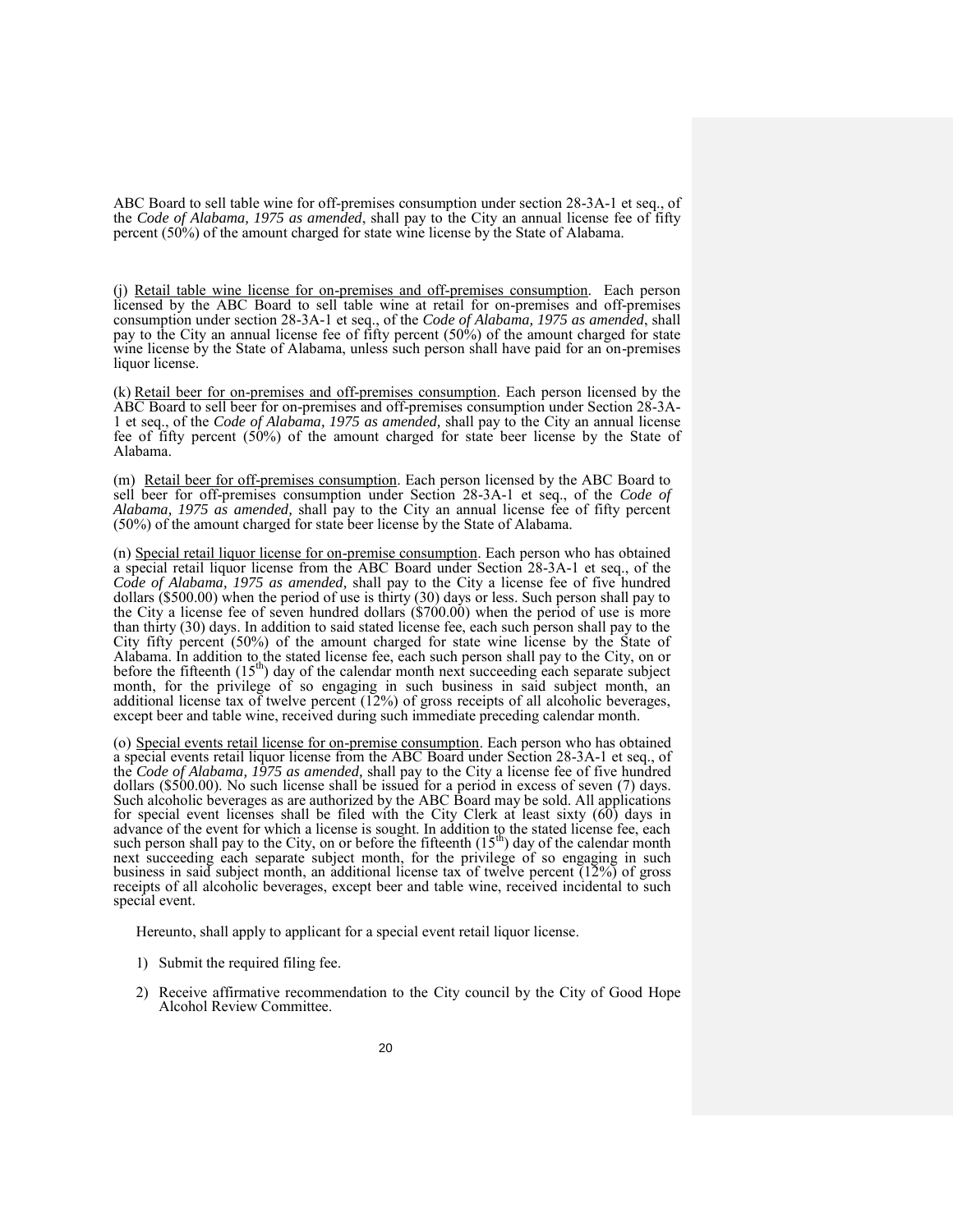- 3) Receive approval from the City council; and
- 4) Pay the required license fee.
- 6) Each applicant/organization shall not be allowed to apply for more than five (5) special event license in any one calendar year.
- 7) No sale of alcohol shall be allowed to be sold during a special event on any Sunday after 12:01 AM.
- 8) Shall be required to purchase the alcoholic beverages from a wholesale licensee of the ABC Board.

(p) Manufacturer license. Each person who has obtained a manufacturer license from the ABC Board under Section 28-3A-1 et seq., of the *Code of Alabama, 1975 as amended,*  shall pay to the City an annual license fee of seven hundred dollars (\$700.00)

(q) Importer license. Each person who has obtained an importer license from the ABC Board under Section 28-3A-1 et seq., of the *Code of Alabama, 1975 as amended,* shall pay to the City an annual license fee of seven hundred dollars (\$700.00).

(r) Liquor wholesale license. Each person who has obtained a liquor wholesale license from the ABC Board under Section 28-3A-1 et seq., of the *Code of Alabama, 1975 as amended*, shall pay to the City an annual license fee of one thousand five hundred dollars (\$1,500.00).

(2) The term "gross receipts," as used in subparagraph (1) of this Section, shall not include any so-called "additional license tax" levied by the City under the provisions of this section that are based solely on gross sales and that are directly passed on by the licensee/seller to the consumer/purchaser.

(3) The stated annual license fee levied by the schedule under the foregoing provisions shall be due January  $1<sup>st</sup>$  of each year and shall be delinquent after January  $31<sup>st</sup>$  of the year for which such license is due, and a penalty of ten percent (10%) of the license amount shall be collected during February - March. In the event that a license fee has not been paid as of March  $31<sup>st</sup>$ , the license shall be revoked. In addition, such person must pay a three hundred dollar (\$300.00) citation fee. The foregoing schedule of licenses shall be for the calendar year, and a full amount thereof shall be charged and collected. There shall be no prorating of any license fee because of having operated only a part of a calendar year, except as required under state law. There shall be no rebate allowed upon revocation, suspension, abandonment or surrender of such license before the expiration thereof. All additional license taxes levied by said schedule shall be due the fifteenth  $(15<sup>th</sup>)$  day of the calendar month specified in each levy and shall be delinquent if not reported and paid by such date.

(4) Every person subject to this article may take a discount in an amount equal to two percent  $(2\%)$  of all taxes paid to the City under the provisions of this article, provided the reports are made and the taxes paid before the same become delinquent hereunder. If reports are not filed within the time herein provided and the taxes not paid on the dates herein provided for, such person shall pay to the City the full amount of tax together with interest at the rate of three percent (3%) per month, or fraction thereof, from the date the payment of such tax became delinquent; a penalty of fifteen percent (15%) of the amount of the tax; and a citation fee of one dollar and fifty cents (\$1.50); which interest, penalty, and citation fee must be paid by such person.

(5) Alcohol license tax bond.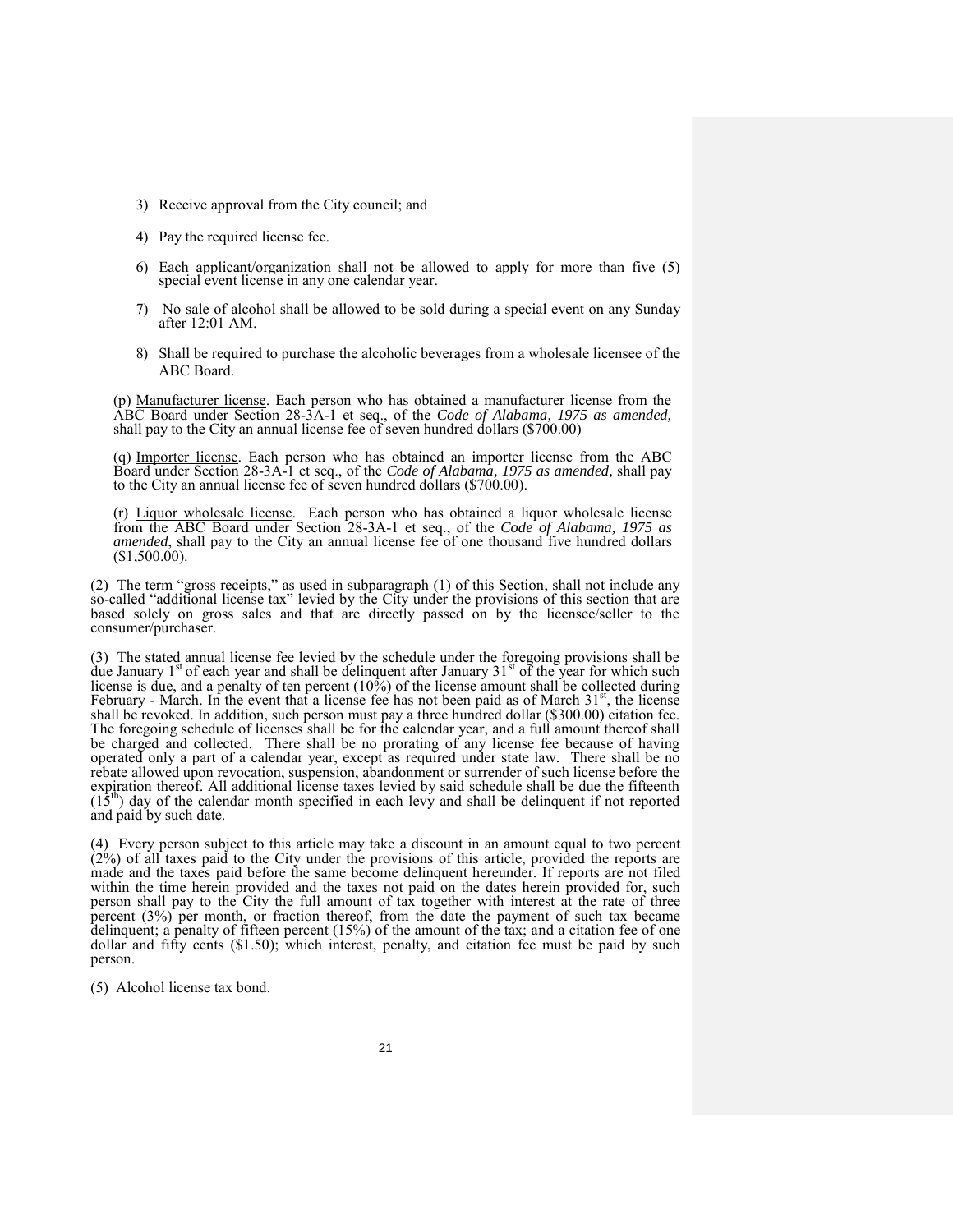(a) It shall be the duty of each person subject to a license fee, privilege tax, or excise tax imposed by this article to deliver to the City a bond conditioned to promptly pay to said City all such amounts as are required to be paid to said City under the terms of this article, or any amendment hereto, and any other amount which may become due to the City for any licensee fee, privilege tax, or excise tax becoming due after the date of the bond. The amount of the bond shall be ten thousand dollars (\$10,000.00) for each location of the person's business that is engaging in activity with respect to which a license or excise tax under this article is imposed. Such a bond must remain in place continuously during the entire period that the person is subject to a license fee, privilege tax, or excise tax imposed by this article.

(b) With respect to those instances where the consent and approval of the City Council is required with respect to the issuance of an alcoholic beverage license, such consent and approval will not be granted where the bond described in this section has not been delivered to the City Clerk, or designated representative.

Moreover, where such a bond is required by this section, no privilege license shall be granted, renewed, maintained, or allowed to be transferred where the City Clerk, or authorized representative, has not received or does not hold a valid and binding bond as required by this section.

Said bond shall be posted in substantially the same manner and form as shown below:

## CITY OF GOOD HOPE

### ALCOHOL ORDINANCE TAX OR FEE BOND

#### That That the state of the ended Principal, and  $\lambda$  hereinafter called Principal, and  $\lambda$

as Surety, are held and firmly bound unto the City of Good Hope, Alabama, a municipality, in the sum of Ten Thousand Dollars (\$10,000.00), for the payment of which well and truly to be made we hereby bind ourselves, our heirs, executors, administrators, successors and assigns, jointly and severally, firmly by these presents.

The condition of the foregoing is such, however, that WHEREAS, as one of the conditions precedent to the consent and approval of the City Council with respect to the issuance of an alcoholic beverage license, or to the granting, renewal, maintenance, transfer or allowance of a privilege license, the Principal is required to deliver to the City of Good Hope, Alabama, a bond conditioned to promptly pay to said City all such amounts as are required to be paid to said City under the terms of Ordinance No. or any amendment thereto, and any other amount or any amendment thereto, and any other amount which may become due to the City of Good Hope, Alabama for any license fee, privilege tax, or excise tax imposed by said ordinance and becoming due after the date of the bond.

NOW, THEREFORE, in condition of this obligation is such, that if the Principal shall faithfully comply with all the laws and ordinances of the City of Good Hope now in force, or that may hereafter be adopted, and will promptly pay to said City of Good Hope, Alabama all such amounts as may become due as required under the terms of the above license, then this obligation is to become null and void; otherwise to remain in full force and effect.

If the Surety shall so elect, this bond may be cancelled by providing notice through certified mail to the City Clerk of the City of Good Hope, or his or her designated representative. This notice shall provide for thirty (30) days notice to the City of Good Hope and this bond shall be deemed cancelled at the expiration of said thirty (30) days; the Surety remaining liable, however, subject to all the terms, conditions, and provisions of this bond, for any acts covered by this bond which may have been committed by the Principal up to the date of such cancellation.

IN WITNESS WHEREOF, the said Principal and the said Surety have hereunto set their hands and seals at Good Hope, Alabama on this the day of and seals at Good Hope, Alabama on this the day of  $\sim$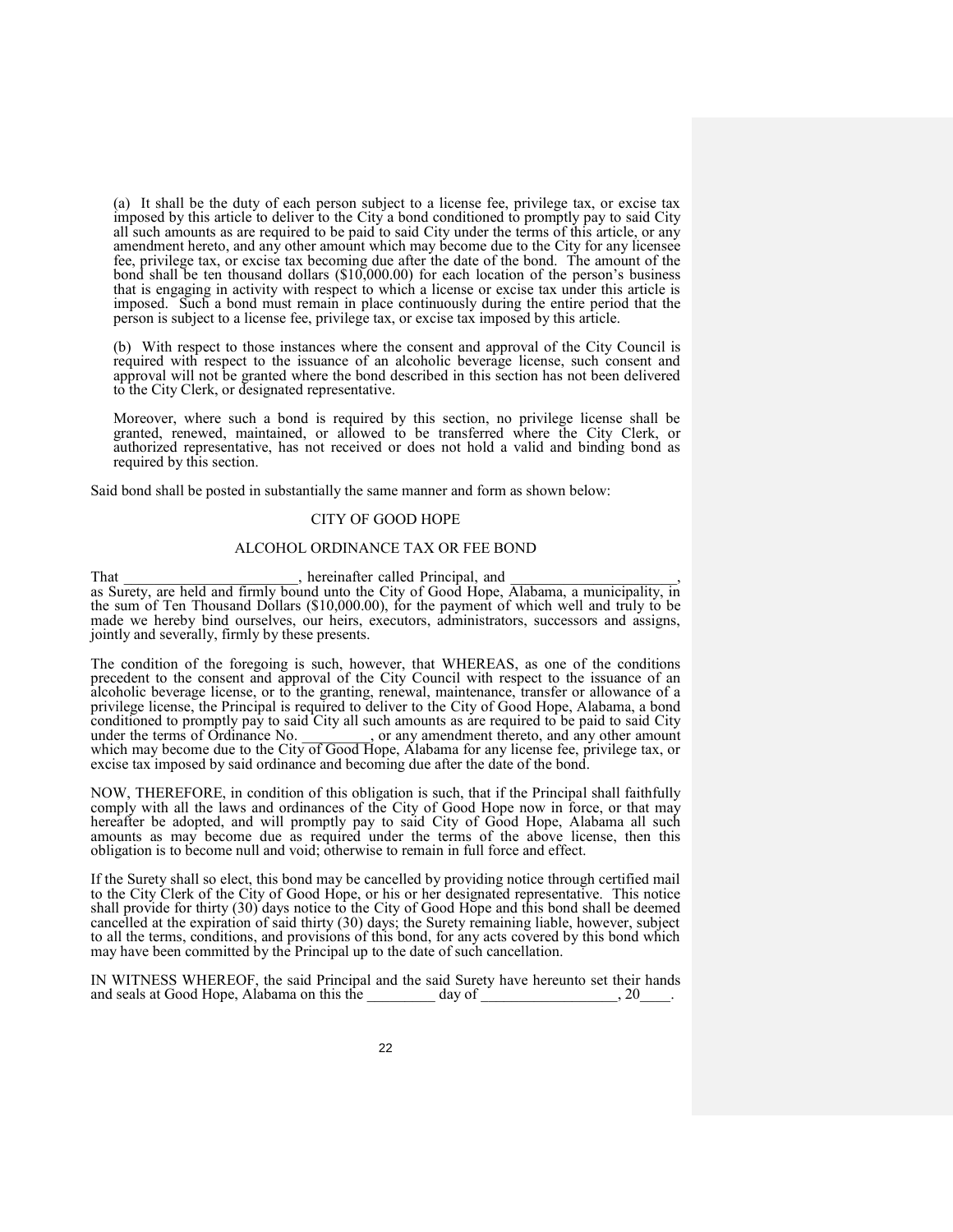| (Seal)    | (Seal)                           |
|-----------|----------------------------------|
| Principal | Surety                           |
| Bv:       | $\mathbf{D}_{\mathbf{v}}$<br>ົມ⊻ |
| Title)    | (Title)                          |

#### **SECTION 9. ADDITIONAL REGULATIONS CONCERNING THE SALE OF LOUNGE RETAIL LIQUOR LICENSE AND RETAIL LIQUOR FOR OFF-PREMISES CONSUMPTION LICENSE**

No facility or property shall be authorized for the sale of lounge retail liquor or retail liquor for off-premises consumption where the building in which the premises are located is less than eight hundred (800) feet from another premises that has previously been authorized and is currently licensed for the sale of lounge retail liquor for off-premises consumption. The method of measurement used in determining the distance requirements of this section shall be from the closest point on the exterior wall of the building occupied by the licensee, if the building is occupied solely by the licensee; otherwise, such measurement shall be made from the closest point of the licensee's occupancy within the building in question. The method of measurement is a straight line from the aforementioned defined points on licensed establishments to the aforementioned defined points on the proposed licensee establishments.

#### **SECTION 10. RESERVED**

#### **SECTION 11. REPORTS OF BUSINESS DONE AND TAX DUE**

The person liable for any license tax or other tax imposed by this chapter shall file with the City Clerk or duly authorized representative, on or before the final date on which the tax may be paid without a penalty, such report or reports in such form as the City Clerk or duly authorized representative, may prescribe, evidencing the amount of business done and the amount of license tax or other tax due thereon, together with full payment for any tax liability. Any failure to comply with this section shall be declared unlawful and be punishable as such.

### **SECTION 12. ALABAMA RESPONSIBLE VENDOR ACT**

Section 28-10-1 thru 28-10-8, *Code of Alabama, 1975 as amended,* are hereby adopted by reference, and made a part hereof as if fully set forth herein.

(1) Each business requesting to sale alcoholic beverages within the City of Good Hope must obtain Business Certification through the Alabama Responsible Vendor Program within 60 days of license approval by the ABC Board.

(2) Upon a business becoming de-certified from the Alabama Responsible Vendor Program*,*  the City privilege license shall be suspended or revoked for a time no more than one (1) year as determined by the City Council upon recommendation by the Alcohol License Review Committee.

#### **ARTICLE III: VIOLATIONS; PUNISHMENTS; GENERAL PROVISIONS**

#### **SECTION 1. VIOLATIONS DECLARED MISDEMEANOR**

Any person who violates any provision of this Ordinance shall be guilty of a misdemeanor and, unless otherwise provided herein, shall, upon conviction or adjudication of guilt, be punished by paying a fine not to exceed \$500 and being incarcerated for a period not to exceed six (6) months.